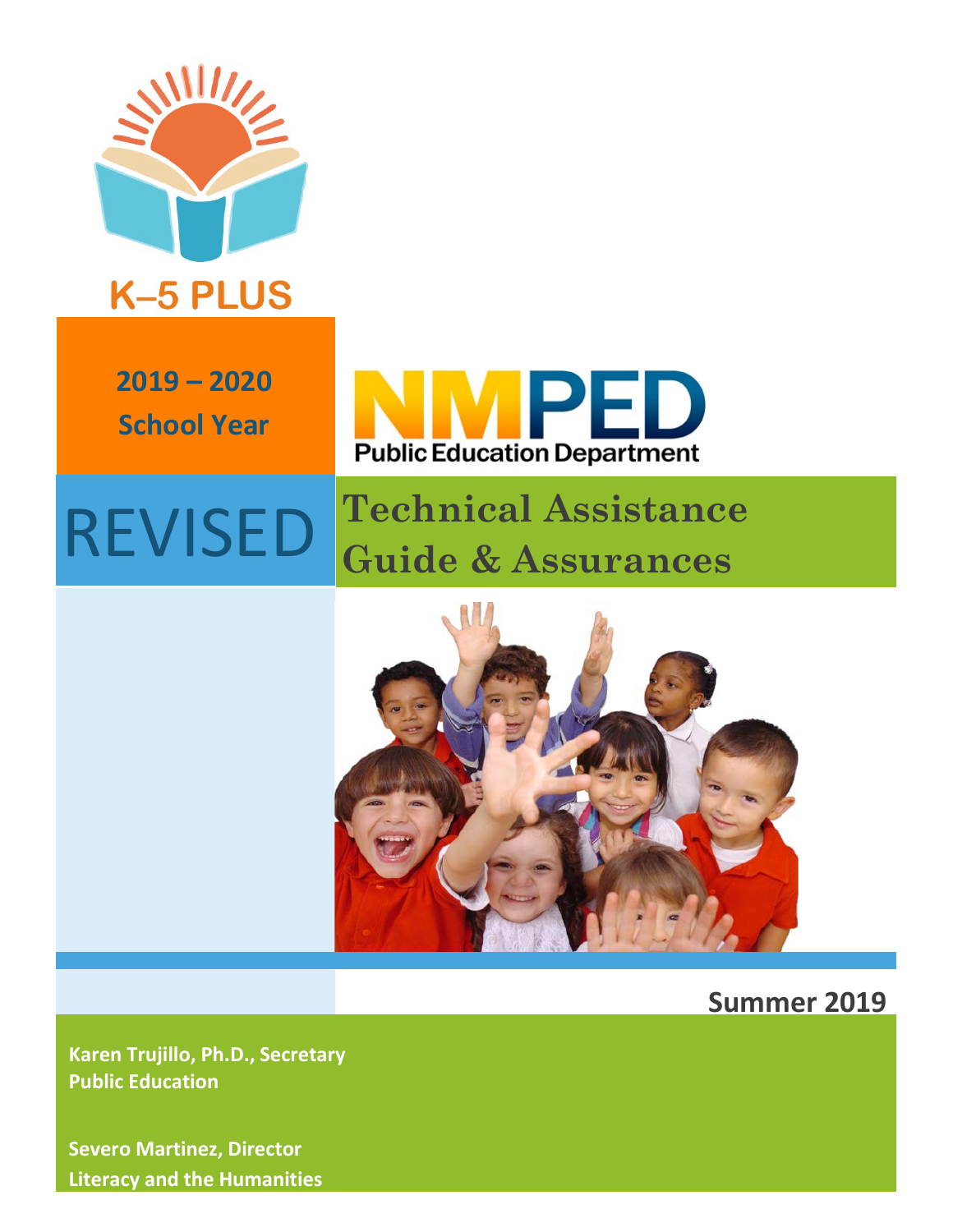

# **The State of New Mexico**

# **K–5 PLUS**

# REVISED

## **Program Technical Assistance Guide**

## **& Assurances**

## **Summer 2019**

**Karen Trujillo, Ph.D.** 

**Secretary of Public Education**

**New Mexico Public Education Department 300 Don Gaspar Avenue Santa Fe, NM 87501**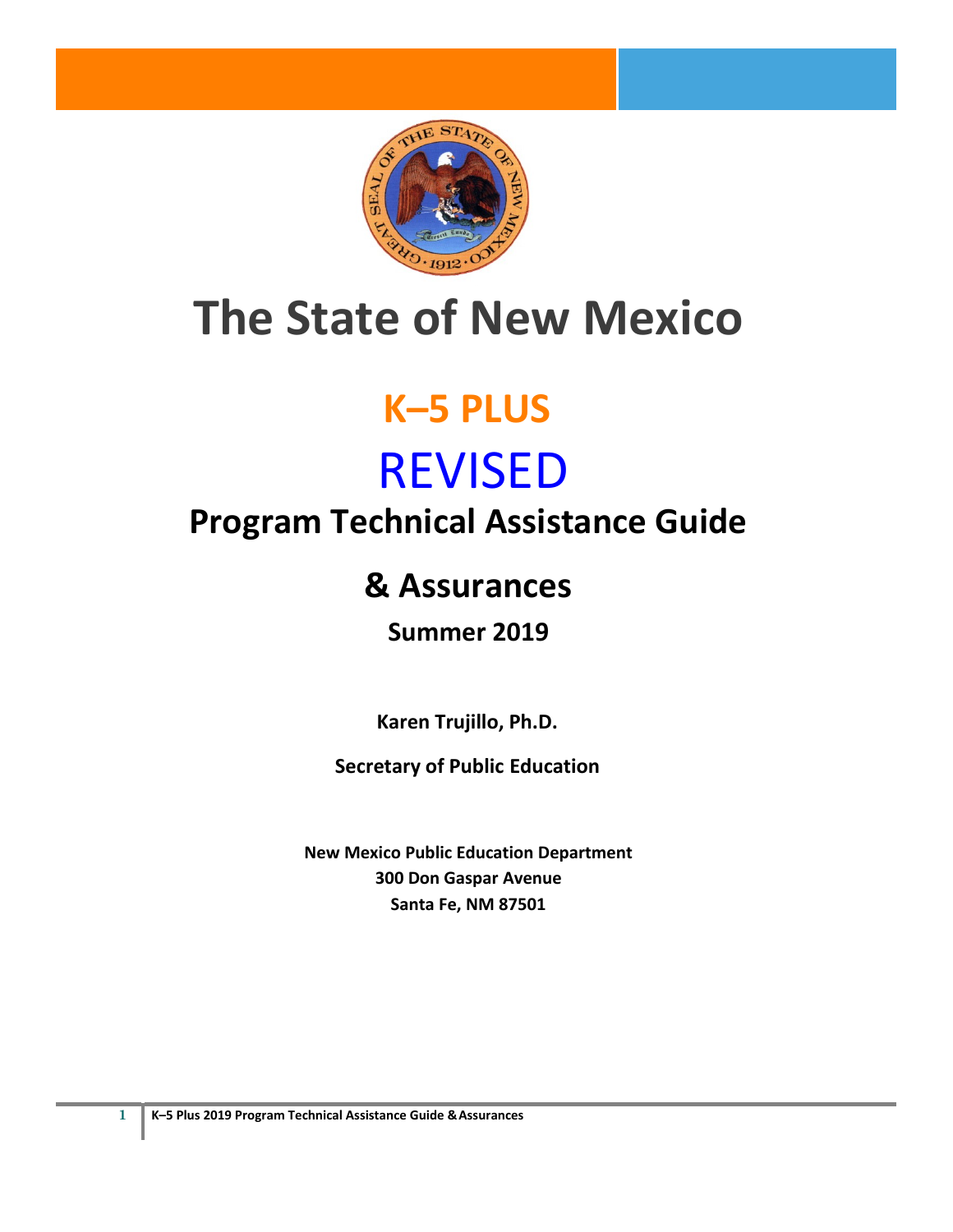## **Table of Contents**

| Budgeting for the K-5 Plus Program  6             |
|---------------------------------------------------|
| Student Recruitment and Attendance 6              |
|                                                   |
|                                                   |
|                                                   |
|                                                   |
| Home School Communication  11                     |
| Professional Development  12                      |
| Scheduling Considerations  12                     |
| <b>Application Preparation and Submission  13</b> |
|                                                   |
|                                                   |
|                                                   |
|                                                   |
|                                                   |
| <b>STARS Template Submission Schedule 23</b>      |
|                                                   |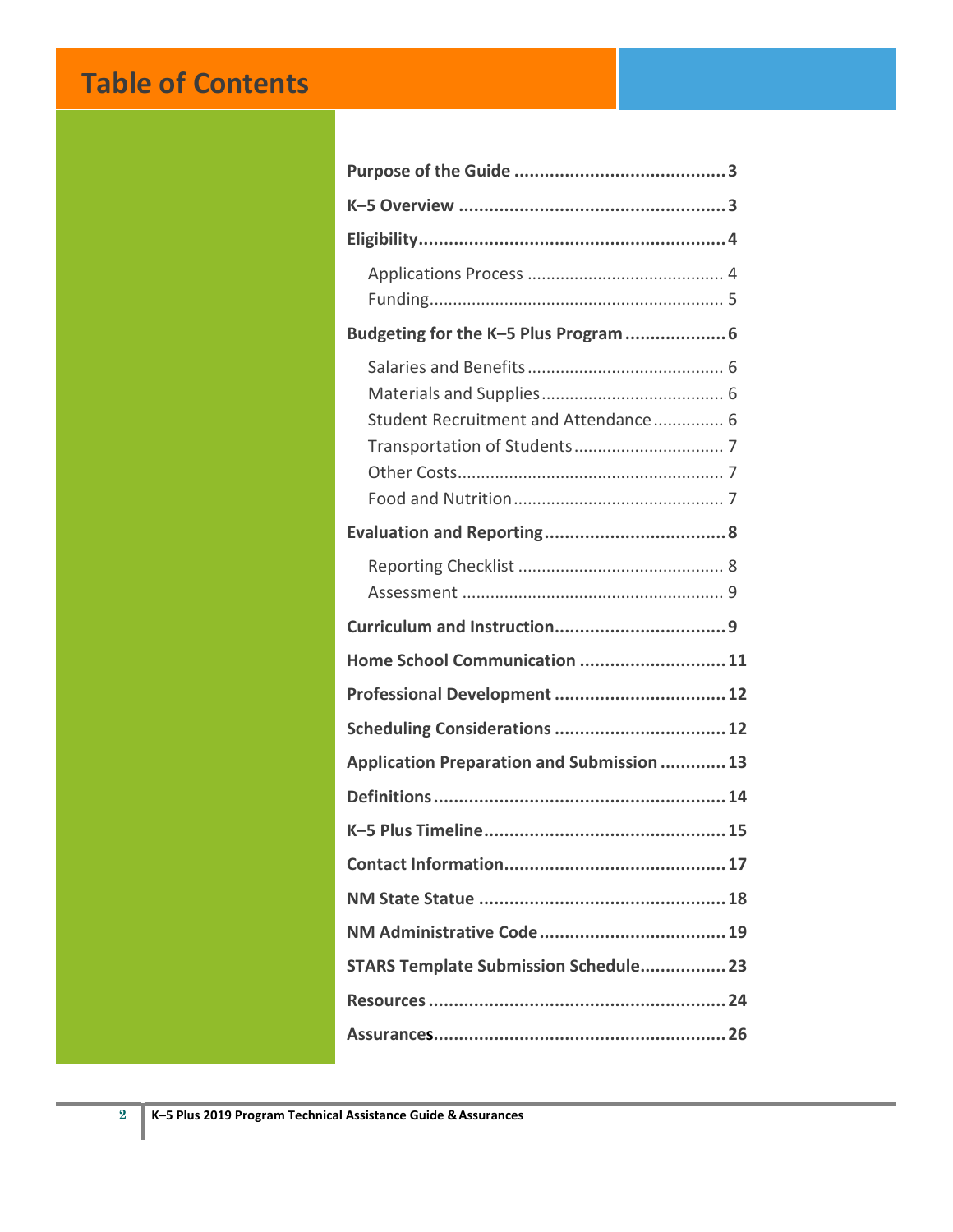#### **Purpose**

The summer 2019 K–5 Plus Program Technical Assistance Guide is designed to support districts and charter schools in the development of a K–5 Plus program plan.

This document provides program requirements, technical information, important dates, and resources to support the K–5 Plus application processes and program implementation. K–5 Plus programs promote Kindergarten through  $5<sup>th</sup>$  grade literacy and math achievement in New Mexico schools and work to demonstrate growth and high expectations for results in reading and math.

#### **K-5 Plus Overview**

The purpose of K–5 Plus is to provide the children of New Mexico with proven, early learning opportunities that significantly increase their chances for academic achievement. Program staff work to demonstrate that increased quality instructional time in kindergarten and the early grades narrows the achievement gap between at-risk students and other students, increases cognitive skills, and leads to higher test scores for students. The school year for kindergarten through grade five students is extended by 25 instructional days in approved schools during the summer up to two months before the upcoming school year.

In 2018, school districts and charter schools applied for nearly 22,800 students to participate in K–3 Plus and the first ever 4&5 Pilot program – a record high since the program's inception in 2007. The 4&5 Pilot program expands the extended school year program to 4th and 5th graders. Funding for the pilot program was made available in FY18 and FY19. A separate application and funding and budget page were completed for this program. A total of 241 schools from 46 districts and four charter schools participated in K–3 Plus and 65 schools from 26 districts hosted a 4&5 Pilot program last year.

K–5 Plus programs must include 25 additional days of instruction and must start no earlier than two months prior to the start of the regular school year. Each day MUST contain a minimum of 5.5 instructional hours. Final funding is based on the number of students in attendance on July 17th and will be verified in the attendance data submitted with the 40th day submissions in the Student Teacher Accountability Reporting System(STARS).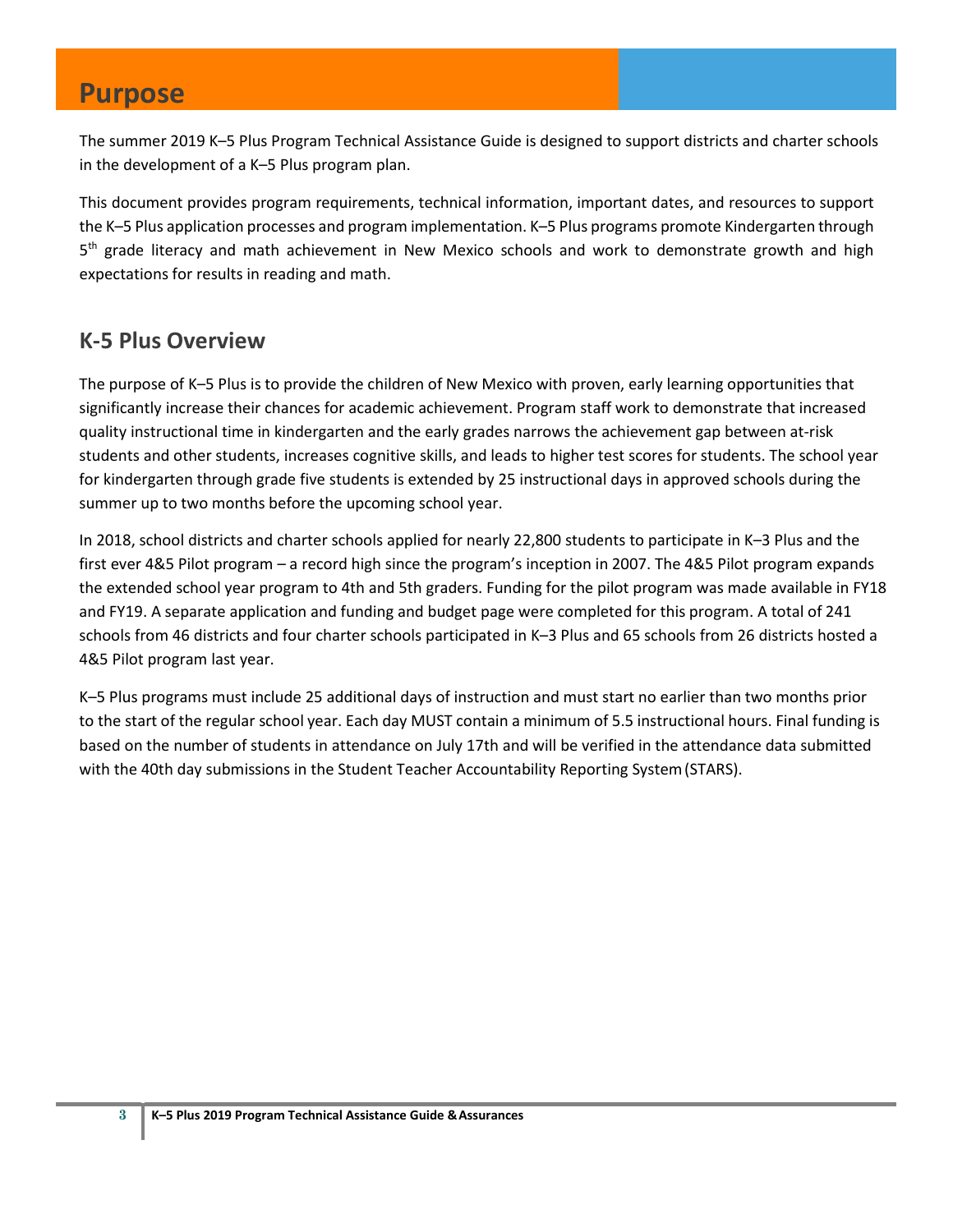In approving schools for participation in K–5 Plus, the department will prioritize elementary schools:

- (1) in which eighty percent or more of the elementary school's students are eligible for free or reduced-fee lunch at the time the public school applies for the K-5 plus program;
- (2) that is a low-performing elementary school;
- (3) that participated in K-3 plus or K-5 plus programs in the most recent school year;
- (4) that is identified as a comprehensive support and improvement school; or
- (5) that is identified as a targeted support and improvement school.

### **Application Process**

Schools implementing the K–5 Plus program in summer 2019 may refer to their completed Summer 2018 K–5 Plus Reflection/Feedback Form, as well as their school's Educational Plan for Student Success (EPSS), to inform the planning process. Schools applying for the K–5 Plus program for the first time should consider the impact the extended school year will have on students, as well as focus on the content, methods, staffing, and activities that will most likely achieve desired results. **One application for each participating school (even if the district is combining campuses) must be submitted.**

When developing the district's K–5 Plus application, the following criteria should be met:

- K–5 Plus teachers continuing with the same students during the regular school year (HB 2, Ch.73, 2018, p.130)
- A process for collecting, managing, and analyzing data (attendance and assessment)
- Take into account the prior years' enrollment and attendance
- **C** Determine an overarching theme to be integrated into the K-5 plus instructional practices
- **Create a budget**

For planning purposes, it is recommended that districts/schools complete the chart below to reflect student attendance data trends when considering the proposed number of student enrollment in the summer 2019 application. The next step of the application process is to consider the district/school expectations and plan the budget accordingly. The narrative portion of the application shall support all staffing, services, and materials included in the budget portion and include the overarching theme. All documents will be sent via e-mail to:

#### **[KthreeP.Literacy@state.nm.us](mailto:KthreeP.Literacy@state.nm.us)**

| Summer 2017 |  | Summer 2018                                                                                                                          |  | Summer 2019              |  |  |   |   |  |  |
|-------------|--|--------------------------------------------------------------------------------------------------------------------------------------|--|--------------------------|--|--|---|---|--|--|
|             |  | # of Students   # of Students   # of Students   # of Students  <br>in Application   in Final Count   in Application   in Final Count |  | <b>Projected Numbers</b> |  |  |   |   |  |  |
|             |  |                                                                                                                                      |  | К                        |  |  | 3 | 4 |  |  |
|             |  |                                                                                                                                      |  |                          |  |  |   |   |  |  |

**4 K–5 Plus 2019 Program Technical Assistance Guide &Assurances**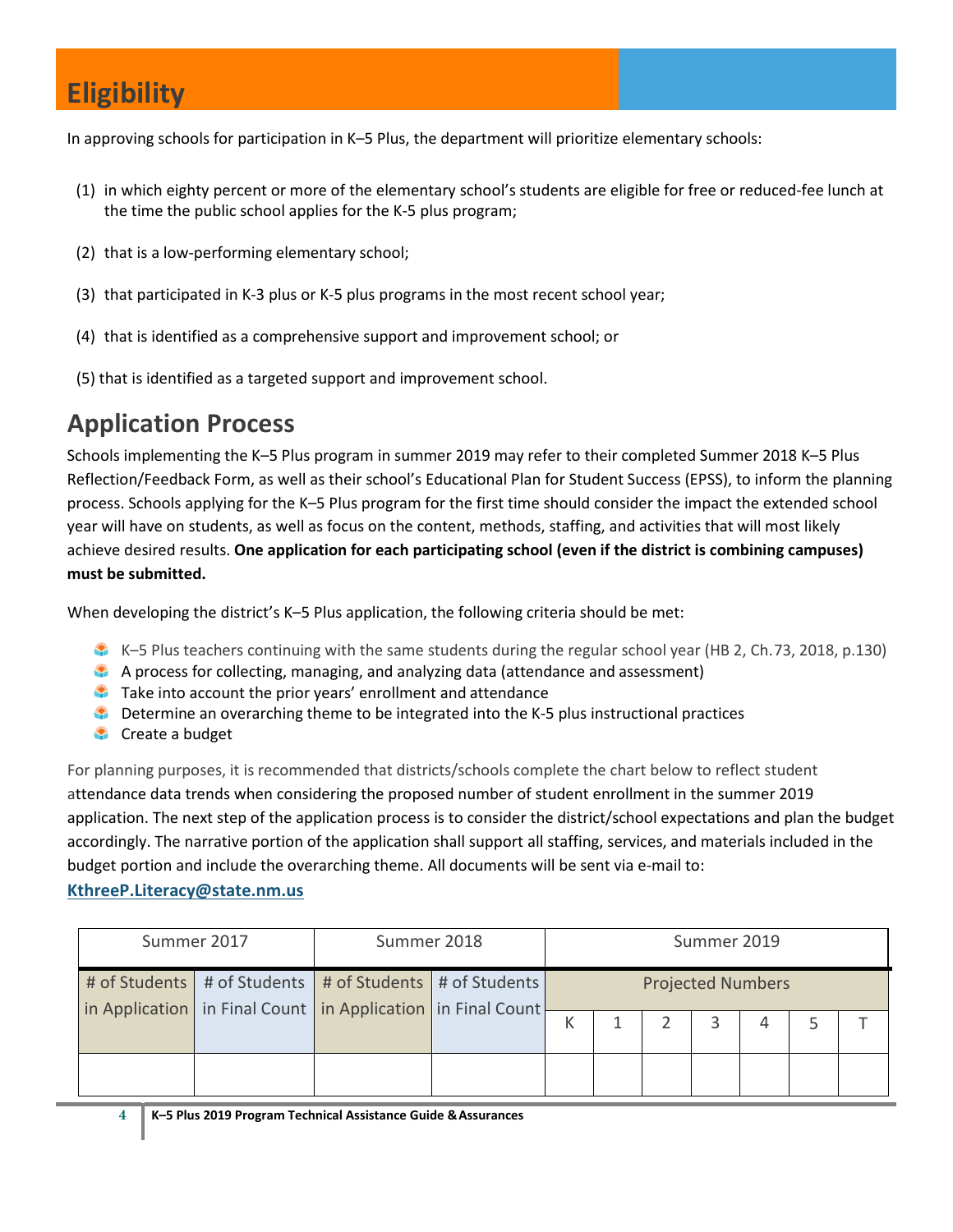### **Funding**

The Student Teacher Accountability Reporting System (STARS), will be the official record system. The applying LEA shall employ highly qualified teachers and staff to demonstrate that the K–5 Plus program will meet all department standards.

Initial awards are based on projected enrollment as indicated in the application.

- Programs starting in June and running into July will require **two** budgets within the application since the program will cross two fiscal years. FY19 funds will be available for immediate use through June 30, 2019. FY20 funds become available on July 1, 2019. Funding awards will be provided separately for the June and July/August portions of the program and must be used within the designated portions of the program. June 2019 programs must differentiate budgets between K-3 plus (fund code 27166) and K-3 plus 4&5 PILOT (fund code 27198). Requests for Reimbursements (RfRs) must be submitted by July 7,2019.
- Programs starting in July and running into August will require **one** budget for FY20 funds. These will be awarded through the Student Equalization Grant (SEG) formula beginning July 1, 2019. The PED is considering revising Supplement 3 to establish the following optional program code: • 4030 K-5 PLUS ACT PROGRAMS — This may be used in FY20 to help track your expenditures related to the K-5 Plus Act implementation
- **Final funding for 25-day programs is determined at the end of the program, based on the number of students in** attendance on July 17th, 2019. Attendance verification will be performed via Istation (ISIP) assessment records.
	- **District K–5 Plus coordinators work closely with their district Student Teacher Accountability Reporting System (STARS) coordinator to ensure that all the necessary data has been accurately submitted, according to schools, into STARS during the reporting period. (See chart on page 23 for all nine templates that must be submitted.)**
	- **District K-5 Plus coordinators must assure that students are registered in Istation with the correctstate ID in order for the students to be counted as fundable students.**

**Districts and schools will closely monitor student enrollment and attendance at the start of and throughout the K–5 Plus program. Adjustments to the budget will occur if enrollment is below projected and funded amount or students are lacking ISIP assessment occasions.**

K–5 Plus programming for students with disabilities shall be paid for by K–5 Plusfunds.

Additional services, as required by the individualized education program (IEP), can be paid for by the district special education budget. School districts shall meet the maintenance of effort (MOE) requirements at 34 CFR Section 300.203, of the Individuals with Disabilities Education Act (IDEA) regulations. The expenditure levels for special education and related services shall be maintained or shall exceed the previous year, unless a district has allowable exceptions under 34 CFR Section 300.204 or is allowed to reduce MOE pursuant to 34 CFR Section 300.205. School districts may use IDEA funds only for the excess cost of providing special education and related services for students with disabilities. (6.20.12.13 Funding: H NMAC)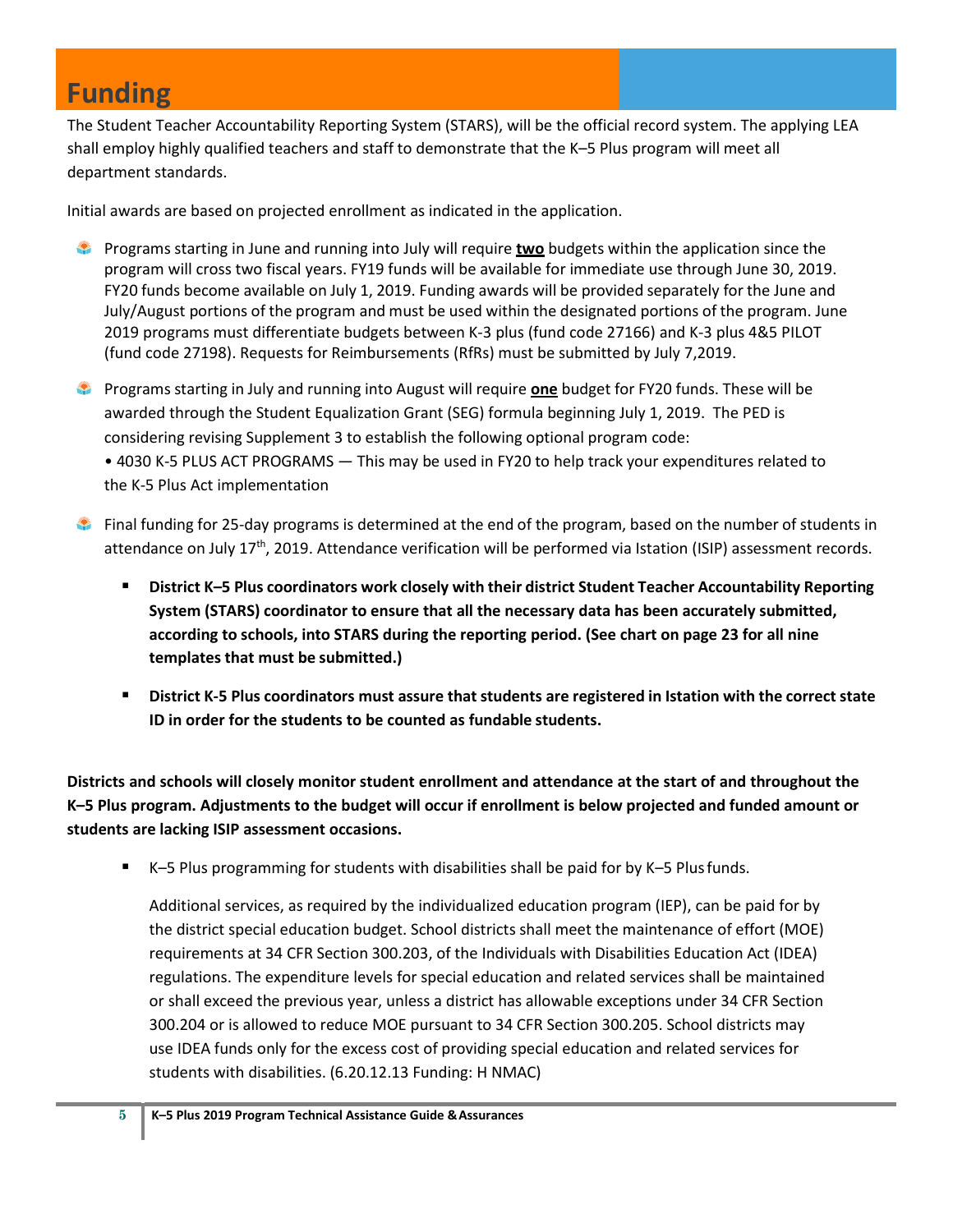### **Budgeting for the K–5 Plus Program**

STARS will be the official record system. The applying LEA shall employ highly qualified teachers and staff to demonstrate that the K–5 Plus program will meet all department standards. Teachers must continue the regular school year with the same cohort of students.

#### <span id="page-6-0"></span>**Salaries and benefits**

All K–5 Plus staff will be paid at the same rate and under the same terms for K–5 Plus as they are paid for regular educational programs.

- Administrators and support staff funded through program/grant funds must be actively engaged with the program. If the person is simultaneously serving other programs, salary and benefit costs must be allocated proportionately.
- Salary and benefits for program staff members will be paid using grant monies (June only?). Only the number of staff listed in the grant application for that program year, or fewer if projected enrollment numbers weren't met, shall be paid through K-5 Plus funds.
- K–5 Plus funds will cover the salaries of district employees working for the program for the 25-day program window only.

If the cost of a specific benefit, such as health and dental insurance, does not increase as a result of the individual's participation, that benefit will not be included in the K–5 Plus program salary package. Those premiums will be reflected in full during the regular contract year.

Time sheets for **ALL** staff working the K-5 plus program must be submitted (This includes employees who have a summer contract.)

#### <span id="page-6-1"></span>**Materials and Supplies**

- **C** must be instructionally based for use in the classroom of the grade levels beingserved.
- may include books, instructional materials, technology related to instruction and assessment, school supplies, etc. The amount of materials ordered must be in line with the number of studentsenrolled.
- June (FY19) expenditures eligible for reimbursement must be completed and materials received by June 30, 2019 and requests for reimbursement (RfR) must be submitted by July 7, 2019. "Carryover" for K-5 plus funds are not permitted. June funds may not be expended during the July or August portion of that year'sprogram.

#### <span id="page-6-2"></span>**Student Recruitment and Attendance**

- Up to two percent of the funding award received by a school district may be used for student recruitment and to ensure regular attendance by K–5 Plus students.
- Student recruitment may include: letters, newsletters, banners, brochures, parent night recruitment, a parent kick-off event to communicate program goals to parents, electronic messaging, etc.
- **C** Districts may enhance the K-5 Plus program with educational enrichment opportunities that broadly encourage student enrollment and regular attendance in the program.
- **Each grade level is allowed one field trip per student or campus guest appearance which must be** educationally based (not considered an enrichment opportunity) and be accompanied by a lesson plan associated with the activity and provide individual incentives based on meeting a particular attendance criterion. Grade level appropriate lesson plans, including CCSS and targeted student learning outcomes, must be submitted to support the educational relevance of the field trip. Special consideration should be made when the distance of the field trip is significant enough that it cuts into instructional time. **(Generic or downloaded lesson plans which are not tailored to the school/students will not be accepted.)**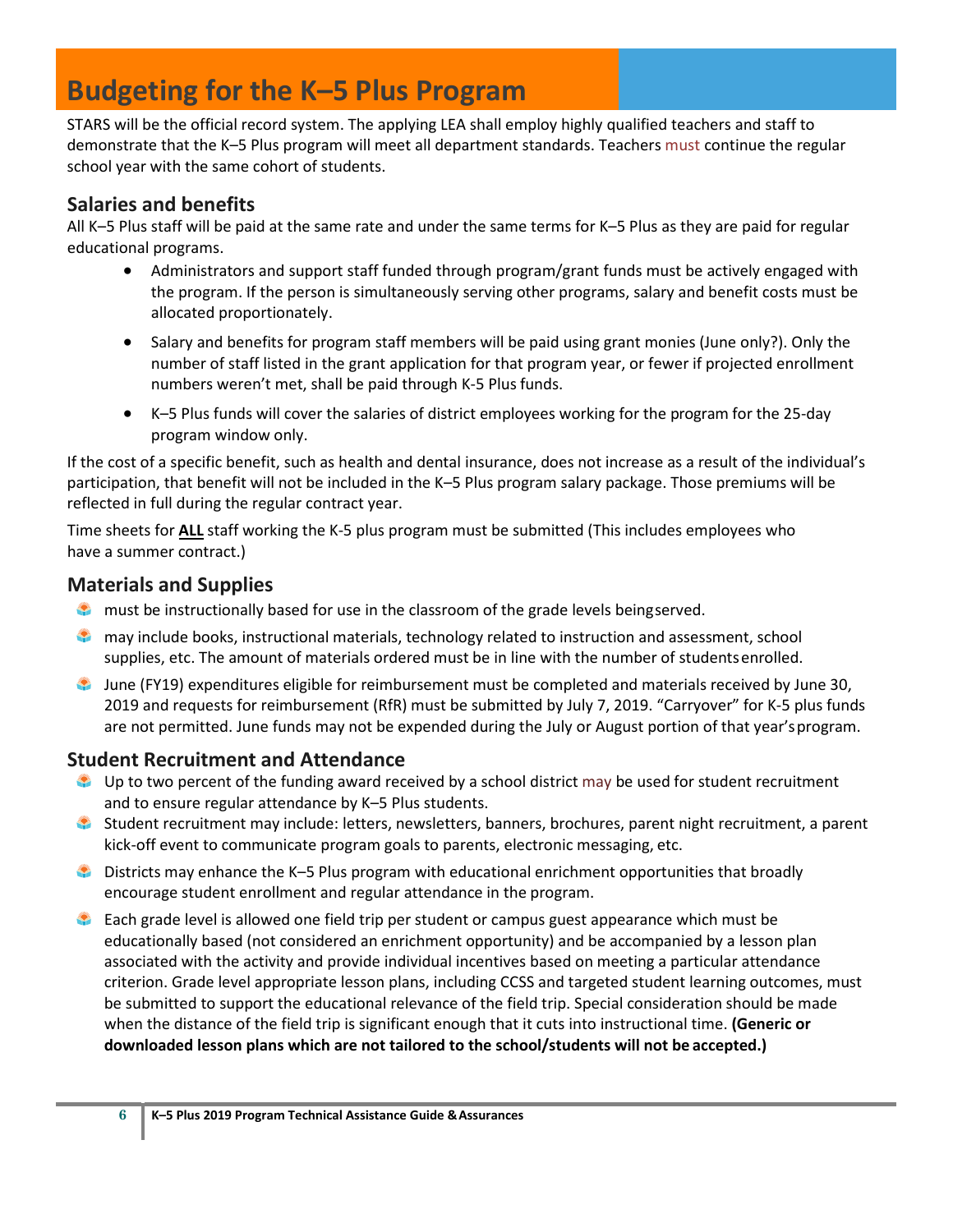To be eligible for reimbursement for these incentives, they must not exceed \$15.00 per child for the extend of the program. All expenses designed to encourage student attendance in the program must have an instructional focus.

**Conly the number of students funded will be reimbursed** 

#### <span id="page-7-0"></span>**Transportation of Students**

Please use the appropriate codes when budgeting student transportation.

- Budget/Account Code 55112 to and from school
- Budget/Account Code 55817 cost for field trips

<span id="page-7-1"></span>The Public Education Department (PED) will be making allocations based on the number of miles travelled. On July 17<sup>th</sup>, each local school board of a school district and governing body of a state-chartered charter school shall document the number of miles traveled by each school bus on each school bus route, showing the route mileage in accordance with the type of road surface traveled. The total miles recorded shall not include nonessential deadhead miles. This information will be entered into STARS during the K-5 Plus collection. The PED will be making allocations shortly after the data has been reviewed and approved.

#### **Other Costs**

Allowable expenditures must be directly related to providing for the K–5 Plus program. Funds may not be used to supplement funding designated for year-round expenses.

- **Food.** Fiscal regulation **does not allow** for the purchase of food for meals, snacks or for field trips. Fiscal regulation **does not allow** for food to be purchased for parent involvement meetings related to K–5 Plus Program.
- **T-shirts** are not considered an allowable expense, unless they are used to identify students on a field trip to ensure safety.
- **Indirect costs** are not covered through K–5 Plus funds.
- Only costs listed in the **INITIAL** application budget will be reimbursed (June 2019 programs only).
- Requests for Reimbursement (RfR) must show clearly which fund code (27166 for K-3 and 27198 for 4&5 PILOT) are being applied. Expenses charged to both fund codes must be proportioned according to enrollment numbers and clearly marked on the invoices uploaded.

<span id="page-7-2"></span>

| <b>Food and Nutrition Contacts</b>          |                                                       |
|---------------------------------------------|-------------------------------------------------------|
| <b>Public Education Department (PED)</b>    | <b>Children, Youth and Families Department (CYFD)</b> |
| <b>Student Nutrition Bureau</b>             | Summer Food Program                                   |
| Felix Griego, Deputy Director of SNP Bureau | Emiliano A. Perea                                     |
| Felix.griego@state.nm.us                    | Emiliano.perea@state.nm.us                            |
| (505) 827-1470                              | (505) 841-4850                                        |

Terence Mirabal, Seamless Summer Coordinator [Terence.Mirabal@state.nm.us](mailto:Terence.Mirabal@state.nm.us) (505) 827-3574

**7 K–5 Plus 2019 Program Technical Assistance Guide &Assurances**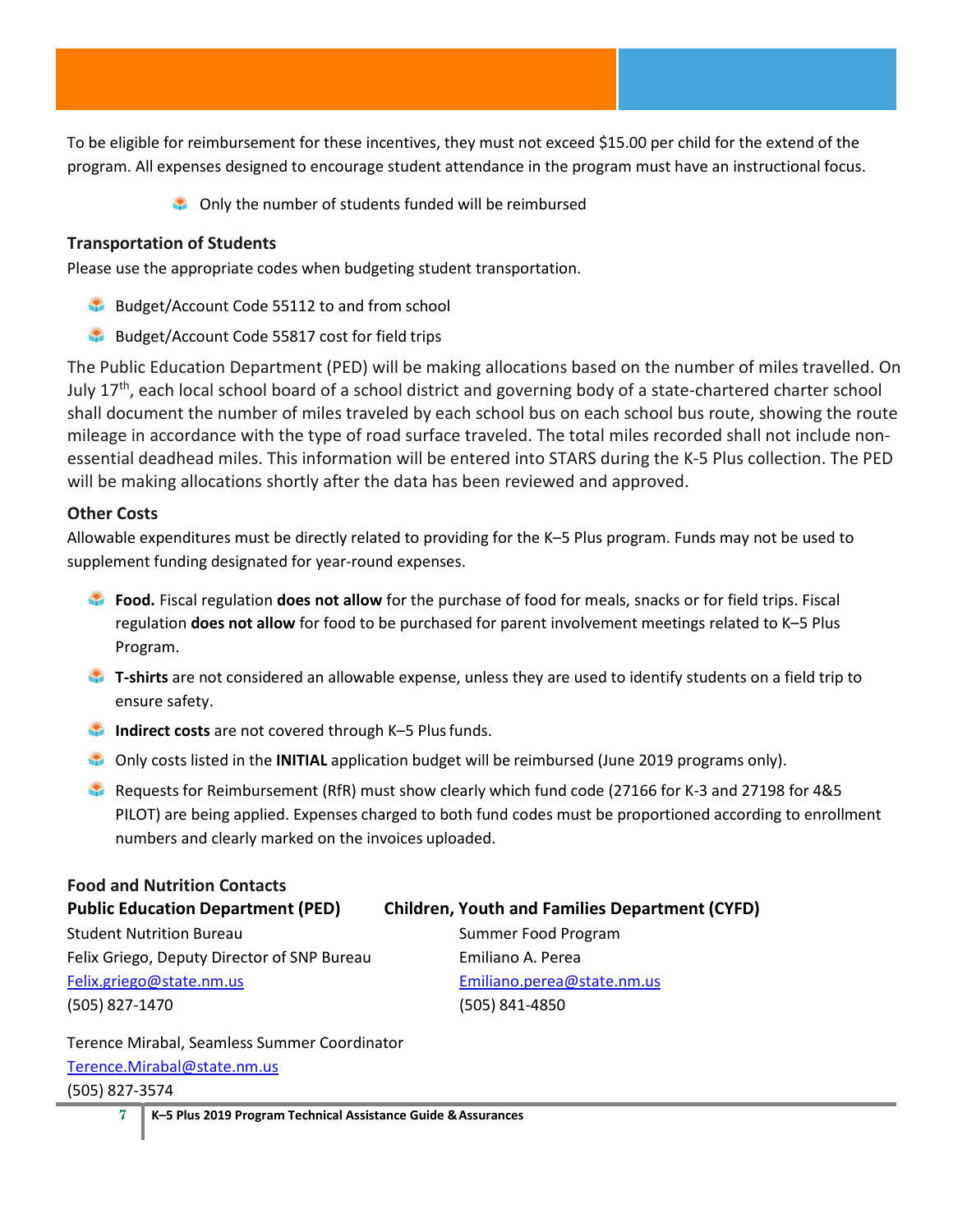Schools will provide annual and interim reports, as required by the PED for student and program assessments.

- An agenda and staff sign-in sheet for the preparation and planning day MUST be submitted to the PED by the **18th** day of the K–5 Plus program. A district calendar and daily schedule, allowing for appropriate recess breaks for the students, for the summer K-5 plus program shall be submitted to NM-PED.
- All students' participation in K–5 Plus will be reported to the PED through the STARS data collection and reporting system and validated with Istation Assessment data.
- A Reflection/Feedback Form is **required** at the end of the program and will be submitted to the PED via [KthreeP.Literacy@state.nm.us. T](mailto:KthreeP.Literacy@state.nm.us)his feedback should include an analysis of comparing data from the first week of the program to the end of the program, providing information as to student growth. *In order to conduct the Istation [assessment](mailto:Kathy.Ytuarte2@state.nm.us) data analysis for the K-5 plus feedback this summer, districts and charter schools must generate an "End of K-5 plus – Istation report" before Istation configures the beginning of school year settings. LEAs applying for the 4&5 PILOT program MUST already have the Istation Assessment program at the time of application.*
- $\bullet$  The PED may request additional information regarding staffing, endorsements and licensure levels, program elements, class roster reports, professional development activities, parent involvement activities, implementation successes and challenges, and suggested modifications.
- di. Support visits by the PED shall be conducted during program hours.

| <b>Due Date</b>                                    | <b>Reporting Requirements for Submission</b>                                                                                                          |
|----------------------------------------------------|-------------------------------------------------------------------------------------------------------------------------------------------------------|
| By the 18 <sup>th</sup> day of K-5 Plus<br>program | Agenda and staff sign-in sheet for<br>Preparation and Planning Day, program calendar, daily<br>schedule, bell schedule and appropriate student breaks |
| August 29, 2019 - September 30, 2019               | All students participating in K-5 Plus will be reported to the<br>PED through the data collection and STARS reporting system                          |
| No later than August 20, 2019                      | Reflection/Feedback Form due to the PED.                                                                                                              |

#### <span id="page-8-0"></span>**Reporting Checklist**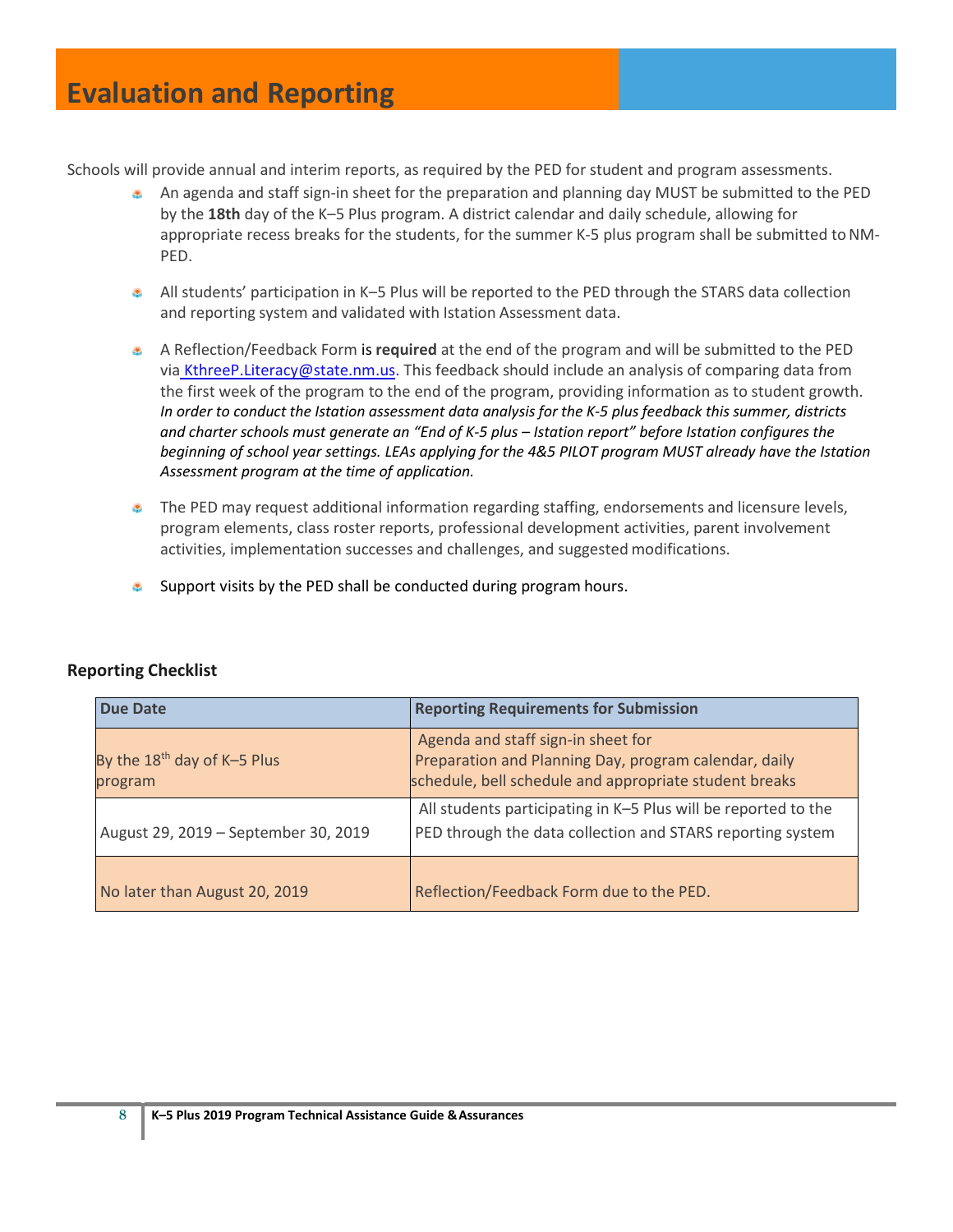### **Assessment**

- All kindergarten students attending the K–5 Plus program will be assessed using the kindergarten observation tool (KOT) during the 25-day program.
- K–5 Plus schools will administer Istation Indicator of Progress (ISIP) assessments as the approved assessment tool by the PED and measure the acquisition of reading skills, including phonological awareness, phonics, reading fluency, vocabulary, and comprehension.
- ISIP must be administered as a complete benchmark assessment to all students participating in the K–5 Plus program at the following times:
	- $\div$  beginning of the K-5 plus program (within 5 days of beginning of program)
	- $\cdot$  end of the K-5 plus program;
	- $\triangleq$  beginning of the regular school year;
	- ❖ middle of the regular school year; and
	- ❖ end of the regular school year.
- District K-3 plus coordinator will work closely with district STARS and Istation coordinator to ensure all students and teachers are rostered correctly. All IStation Indicator of Progress (ISIP) data will be collected and reports generated by the district Istation coordinator at the end of the K-5 plus summer program. The reports will be forwarded to the district K-5 plus coordinator to provide data for the growth analysis section of the Reflection and Feedback form required to be returned to the PED after the end of the program.
- Parents are notified of their child's progress **weekly**  including use of the Istation student summary report after BOP and EOP.
- The Istation assessment and KOT are the sole assessment instruments that have been approved by the PED to create an understanding toward gains in the skills assessed to monitor students' progress and take deliberate actions. Through data-driven instruction, student learning is enhanced and greater gains toward proficiency can be made.

#### <span id="page-9-0"></span>**Curriculum and Instruction**

Participating districts will determine a theme and an established, aligned curriculum to be followed by all school sites participating in the K–5 Plus program.

- **Daily instruction must include:** 
	- o 90 minutes of literacy for kindergarten
	- o 120 minutes of literacy for grades one through grade five
	- o 90 minutes of mathematics for kindergarten through grade five students; and
	- o intervention, as needed, using the Response to Intervention (RtI) framework for literacy andmathematics.
- Literacy instruction, provided for students in grades one through five, must include time for all students to practice reading. Instruction and intervention shall be provided to students based on Istation Indicator of Progress (ISIP) assessment and other literacy or math data to guide instruction to meet studentneeds.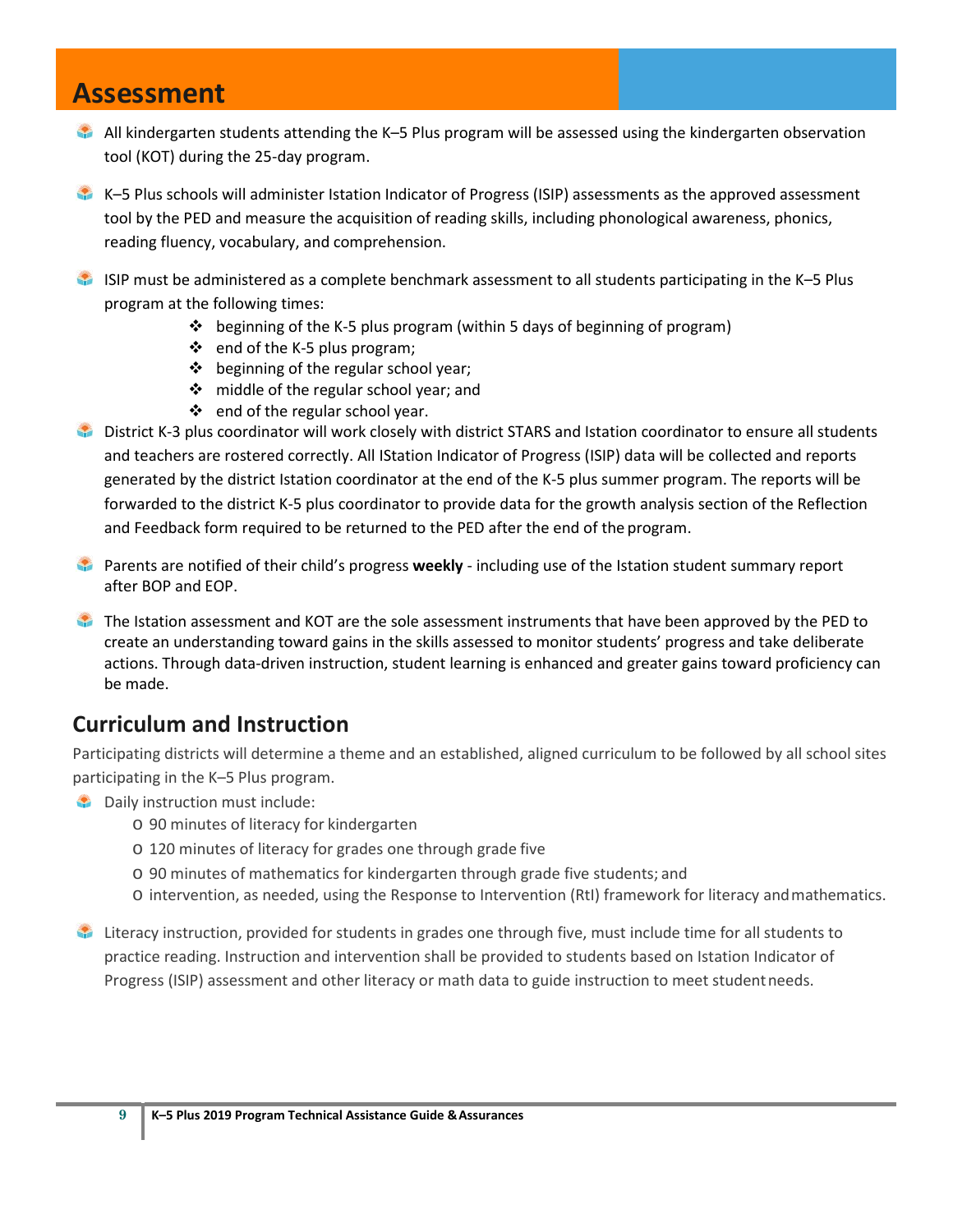- **High-quality literacy curriculum shall be implemented and utilized. Every school within an LEA is required to** be driven by district curriculum approved by the PED, which consists of a comprehensive, evidence-based, early literacy, core reading program to include the intervention for alignment with the English language arts CCSS. The ELA CCSS include:
	- æ. concepts and skills necessary to establish the foundation of success in early reading;
	- **the instructional strategies that ensure children learn identified concepts and skills; and**
	- $\bullet$ key early literacy skills instruction including, but not limited to, phonological awareness, phonics, reading fluency, vocabulary, comprehension, and writing to support comprehension following NM Literacy Framework.
- **High-quality mathematics curriculum shall be implemented and utilized. Every school within an LEA is required** to be driven by district curriculum approved by the PED, that consists of a sequential, comprehensive, developmentally appropriate, early mathematics program in alignment with the mathematics CCSS. The math CCSS include:
	- \$ concepts and skills necessary to establish the foundation of success in early mathematics; and
	- ۰ instructional strategies that ensure children learn identified concepts and skills.
- NOTE: Schools will provide intervention services in literacy and mathematics for students enrolled in all K–5 Plus programming who are not meeting grade-level requirements. Programs will implement the PED's **Response to Intervention (Rtl)** framework, known as the **Three-Tier Model of Student Intervention**. The state guidance manual, *Response to Intervention Framework (2014)* shall be the guiding document for districts and schools to use in the implementation of student intervention for academics and behavior for each tier of Rtl. For additional information, please visit: [https://webnew.ped.state.nm.us/bureaus/safe-healthy-schools/response-to](https://webnew.ped.state.nm.us/bureaus/safe-healthy-schools/response-to-intervention-rti/)[intervention-rti/](https://webnew.ped.state.nm.us/bureaus/safe-healthy-schools/response-to-intervention-rti/)
- **Facilities, such as computer labs, libraries, gym, shall be available for teachers' and students' use during the K–5** plus program.
- A separate Planning day shall precede the beginning of the K-5 plus program of which part shall be used for Istation training, including reading reports, data analysis, and collaboration on how to support interventions for students. Another part shall be used to review the Technical Assistance Guide and assurances, as well as planning for instruction using the district curriculum, and prepare classrooms.
- Collaboration between district coordinator and staff to plan district theme and curriculum provided by the district to increase student attendance, comprehension, and proficiency. This plan shall include a calendar of events, daily schedule, activities for the duration of the program, field trips, monitor students growth and communication with parents and guardians. This plan will be tied to the educational focus, district curriculum, and effectiveness based on evidence of student growth.
- School principal/site administrator will supervise all aspects of the program (e.g. conducting walk-throughs, analyzing Istation data, facilitation communication with parents, supporting staff collaboration, and tracking attendance.)
- Administrators and teachers will implement enrollment strategies to maintain and increase student enrollment and create a plan to monitor enrollment and attendance. Clear attendance procedures shall be shared with staff, students and families.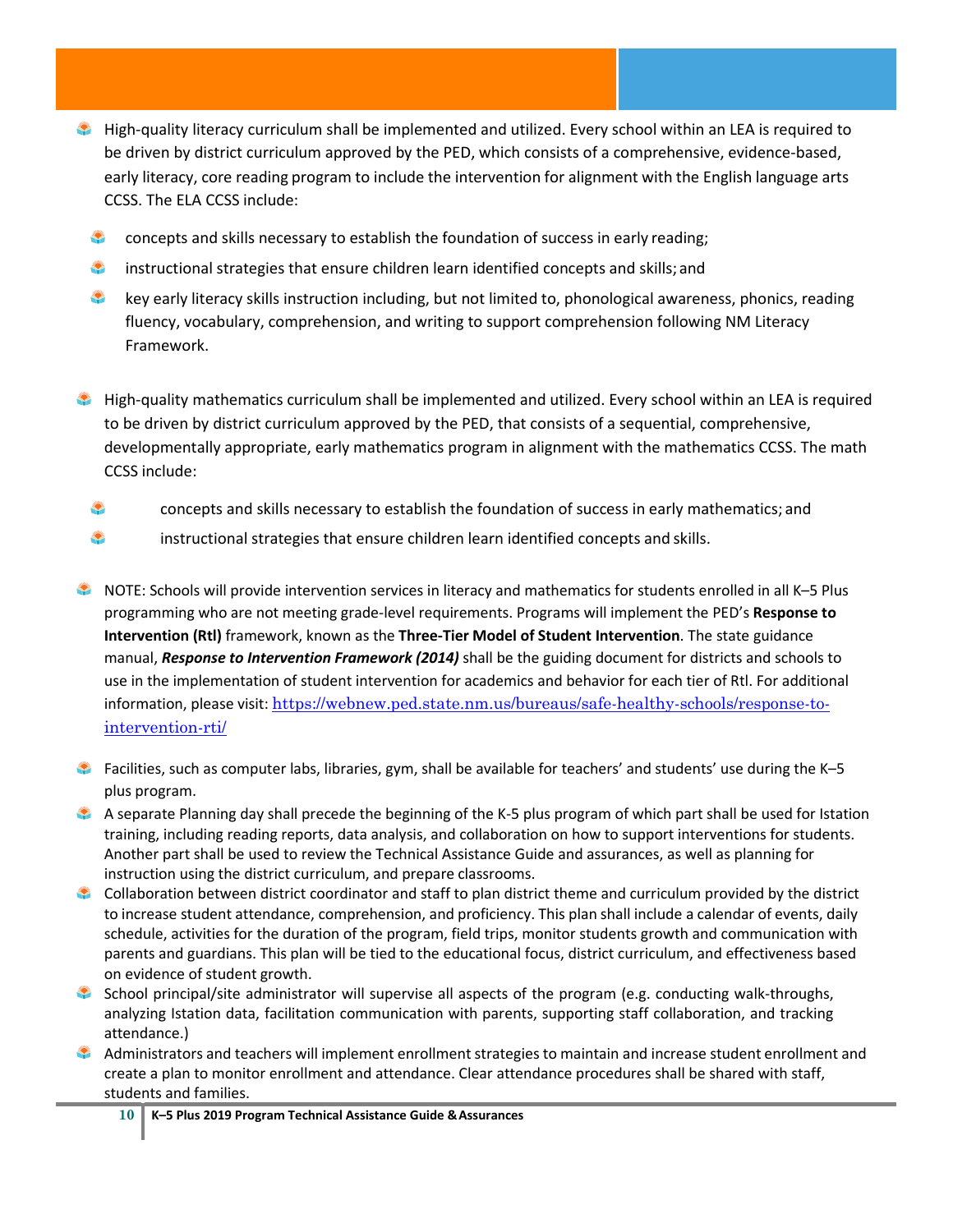### **Home School Communications**

- **Districts and sites leaders will collaborate to send home a program activity calendar to include important** dates for the program. The activity calendar will include a program overview, assessment days, activities, etc.
- **District and site leaders will inform classroom teachers of procedures and teachers will send home weekly** communication on student progress – (including Istation reports as available) – and upcomingevents.
- Districts will provide a link and instructions for families to view the webinar on Istation. The webinar will inform families how to read their student summary report, to be informed of their child's current level and progress.

<http://www.istation.com/NewMexico>

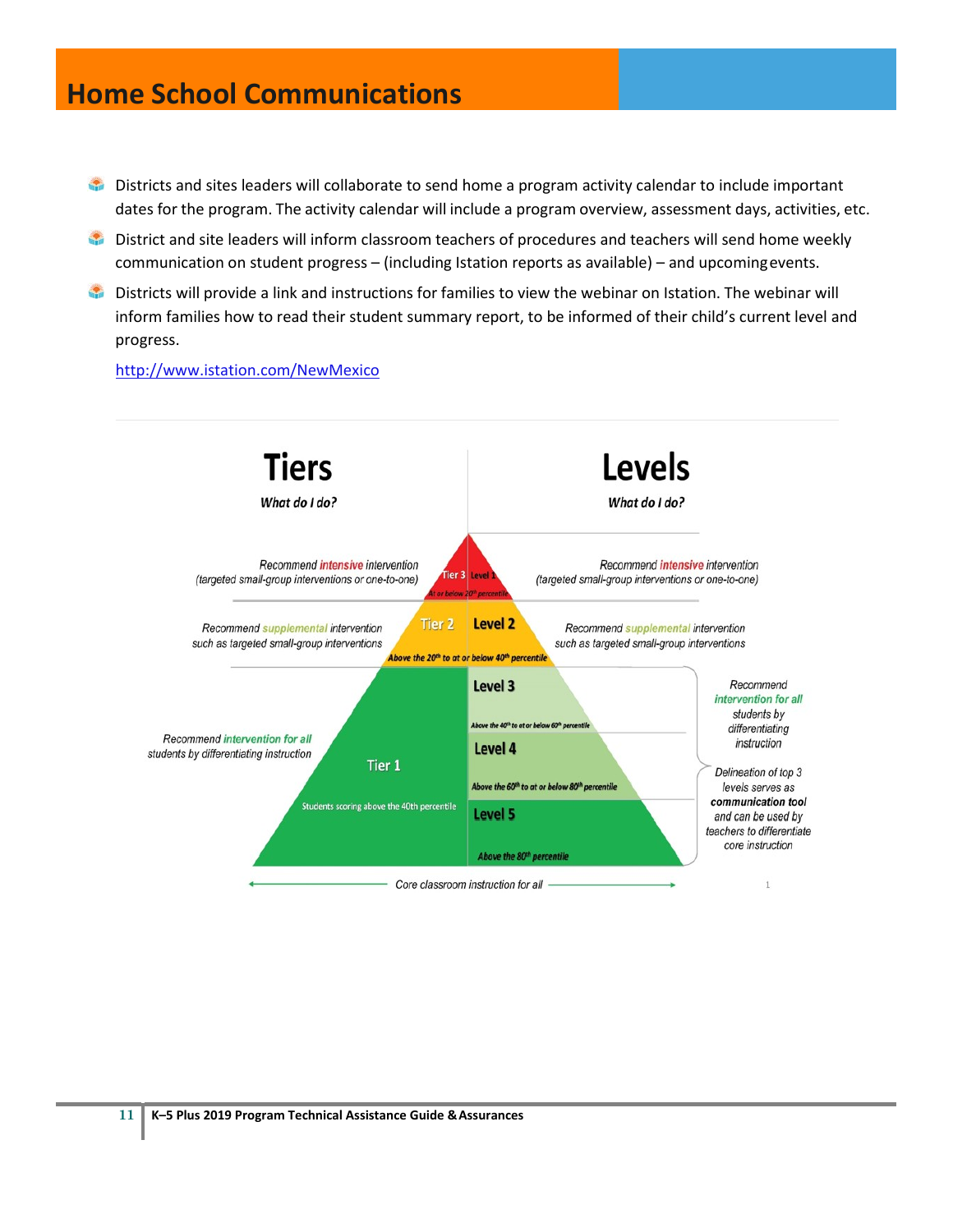- A. District Planning Day is designed to complete K–5 Plus assurances for teachers and staff (Found on the last page of this document). These assurances are shared with school site staff to create consistency in the program. These shared assurancesinclude:
	- a. Procedures and policies for student and staff attendance
	- b. A daily schedule and activity overview for 25 days of the K–5 Plus program
	- c. Progress monitoring and home/school procedures for weekly communication
	- d. High-quality district curriculum in literacy and math
- B. Districts must provide required Istation training videos [\(http://www.istation.com\)](http://www.istation.com/). Videos assist teachers in the administration of Istation Indicator of Progress to target student needs in reading. Istation reports are foundational in teachers' modification of students' instruction, according to their strengths and needs; they provide teacher guidance and ensure student growth throughout the K–5 Plus program
- C. The K–5 Plus district coordinator submits the Istation training report upon completion of the training day. The district coordinator is responsible for **emailing** the report **to** [KthreeP.Literacy@state.nm.us](mailto:KthreeP.Literacy@state.nm.us) by the **18th day** of the program with the rest of the planning daydocuments.

#### <span id="page-12-0"></span>**Scheduling Considerations**

- The start of the K-5 Plus program must occur within two months of the start of the 2019/2020 schoolyear.
- The K–5 Plus daily schedule must reflect a minimum of 5.5 hours of instruction for 25days.
- The student lunch period each day shall be at least thirty (30) minutes. Lunch recess shall not be counted as part of the instructional day. (NMAC  $6.29.1.9 - 1.6$ )
- For the K-3 plus program ALL grade levels Kindergarten, First, Second, and Third grade must be served, respectively for the  $4<sup>th</sup>$  and  $5<sup>th</sup>$  grade program, both grades must participate.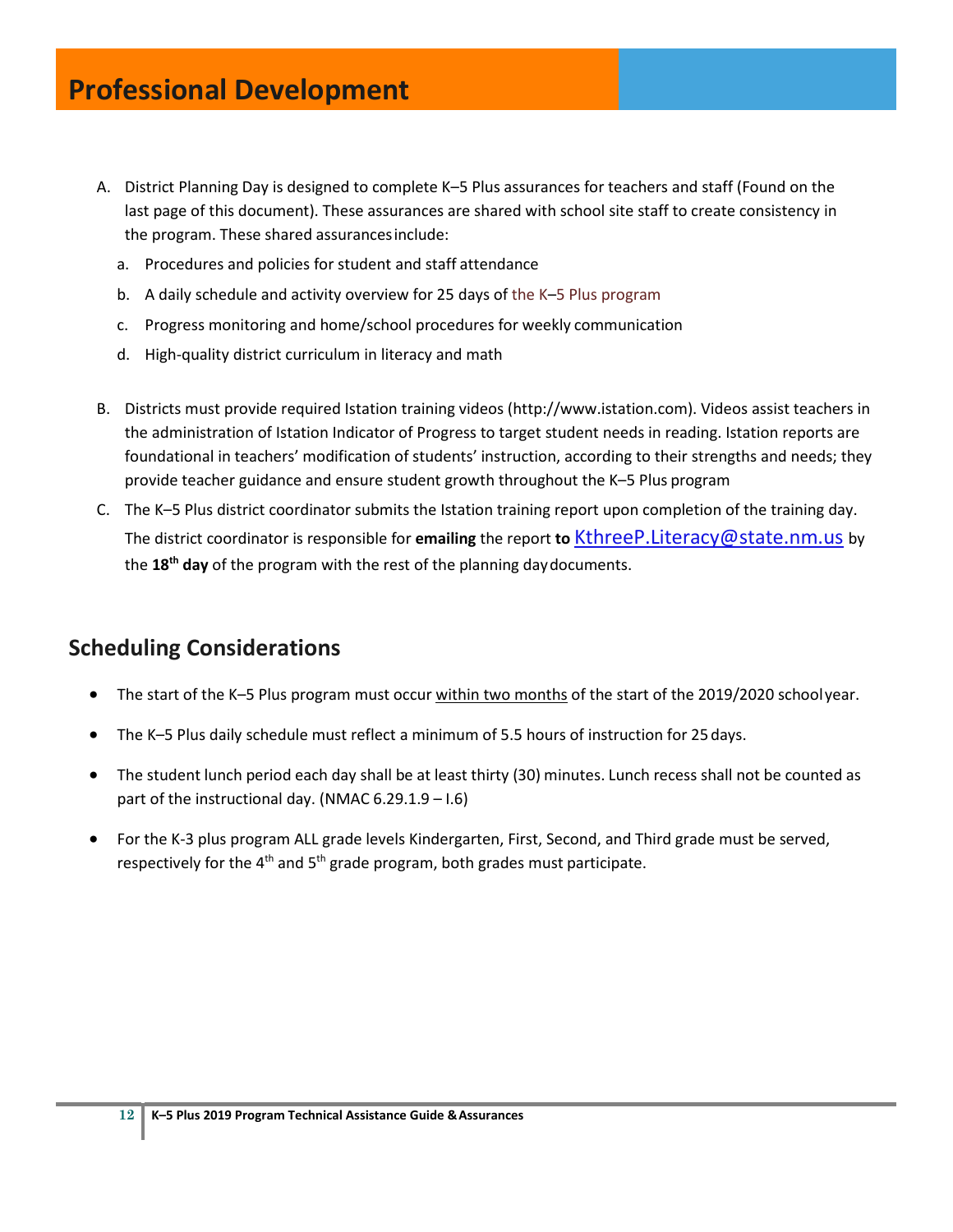## **Applications Preparation and Submission**

- 1. Each district prepares a summer 2019 K–5 Plus application, which includes a program narrative and District Summary Funding Budget worksheet, reflecting projected enrollment, staffing, materials, transportation, etc. (The LEA MUST budget for the funds at the time of the application.)
- 2. Each school submits their completed application and budget worksheet to the district K–5 Plus coordinator. Each participating school MUST complete and submit a site application even if the school sites will be combined for the summer program.
- 3. The K–5 Plus program must be conducted school wide, offering classes to each grade level taught at the applying school.
- 4. The district K–5 Plus coordinator submits the district narrative application, the school applications (one per campus, even when sites are combined for the duration of the K-5 plus program), and district summary and school budget worksheets to the PED via email [KthreeP.literacy@state.nm.us](mailto:KthreeP.literacy@state.nm.us) by 4:00 PM on March 15, 2019.
- 5. District K–5 Plus coordinators will collect and scan the signed K–5 plus program district administrators and school principals (acting administrator) assurances and email them to [KthreeP.literacy@state.nm.us](mailto:KthreeP.literacy@state.nm.us) .

NM PED requests that LEAs keep all original hard-copies on file at the district level. All assurances, NOT including Teacher and staff assurances, must be received a[t](mailto:KthreeP.Literacy@state.nm.us) [KthreeP.Literacy@state.nm.us](mailto:KthreeP.Literacy@state.nm.us) by March 15, 2019 at 4:00 PM.

(Teachers and staff will sign and submit assurances on Professional Development Day before the beginning of the program. These will be scanned and emailed in the same manner as the administrative assurances.)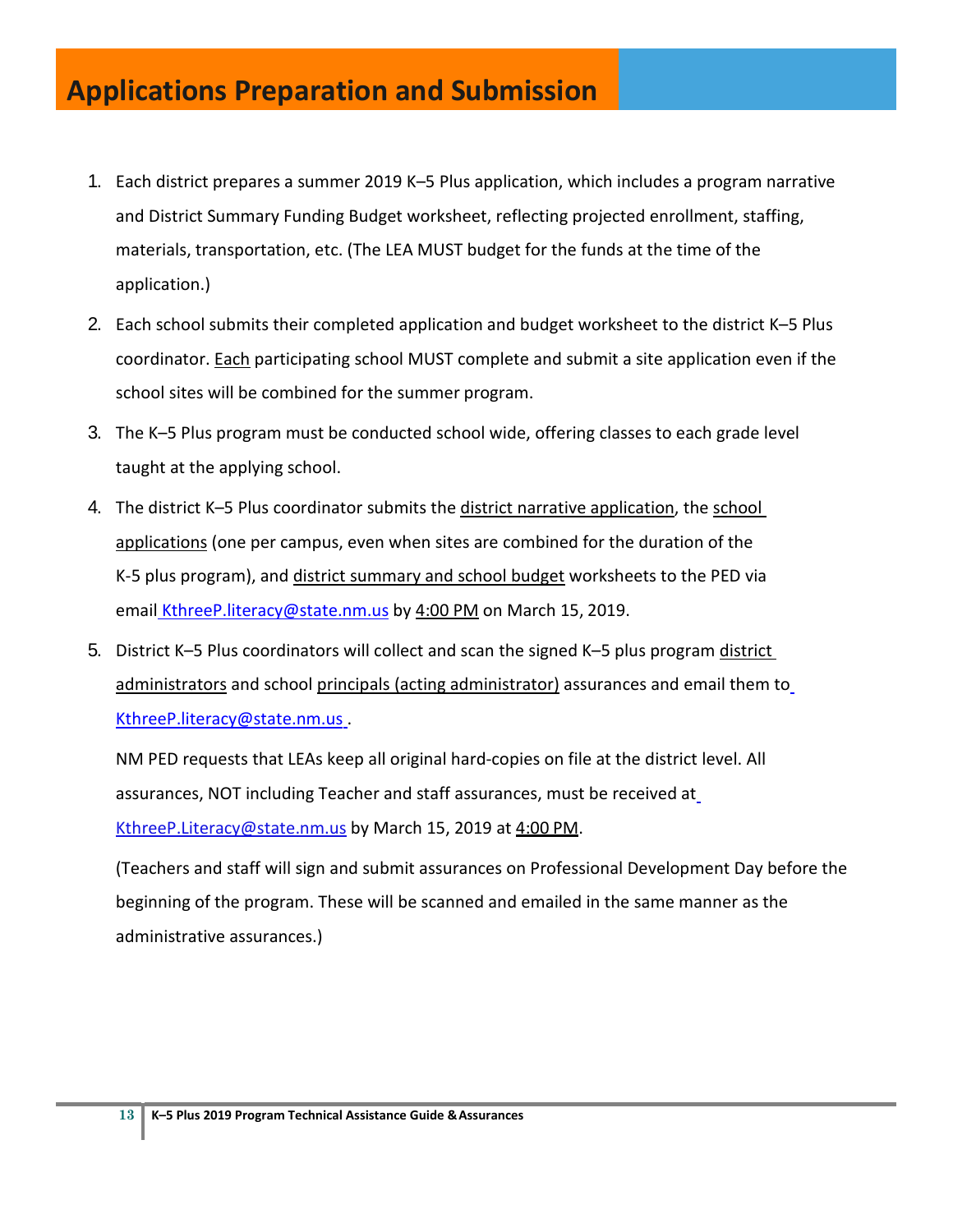## **Definitions**

"Capacity" means having the appropriate numbers of teachers and students participating in the K-5 plus program to meet program eligibility requirements.

"Evidence-based scientific math strategies and program" means instructional strategies and mathematics programs that apply rigorous, systematic, and objective procedures to obtain valid measures relevant to math instruction and that are developmentally appropriate and integrate standards for mathematical practices.

"Evidence-based scientific reading strategies and program" means instructional strategies and reading programs that apply rigorous, systematic, and objective procedures to obtain valid knowledge relevant to reading development, reading instruction, and reading difficulties.

"High-priority schools" means, for the purpose of the K-5 plus program, a public school:

(1) in which eighty percent or more of the elementary school's students are eligible for free or reduced-fee lunch at the time the public school applies for the K-5 plus program;

(2) that is a low-performing elementary school;

- (3) that participated in K-3 plus or K-5 plus programs in the most recent school year;
- (4) that is identified as a comprehensive support and improvement school; or
- (5) that is identified as a targeted support and improvement school.

"Instructional day" means at least five and one-half instructional hours per day for kindergarten through sixth grade and at least six instructional hours per day for seventh through twelfth grade.

"K-5 plus program" means a voluntary program, for approved full-day kindergarten classes and classes in grades one through five, that extends the school year by 25 or more additional instructional days for the purpose of literacy and numeracy instruction. The additional 25 or more instructional days will commence prior to the regular school year.

"Local education agency or "LEA" means a school district, or a locally chartered, or state-chartered charter school.

"Multi-layered system of support" means an umbrella framework that encompasses response to intervention and positive behavioral intervention and supports.

"Progress monitoring" means a scientifically-based practice that teachers use to evaluate the effectiveness of their instruction for individual students and their entire class through:

(a) the identification of goals;

(b) measurement of progress toward meeting those goals, comparing expected and actual rates of learning; and

(c) adjustments in instruction.

"School-wide" means the program is offered in kindergarten and grades one through five, or as many of those grade levels as an elementary school has.

"Screening assessment" means the standardized assessment administered multiple times per year for all students to assess specific skills and to identify academically at-risk students.

"Secretary" means the secretary of public education.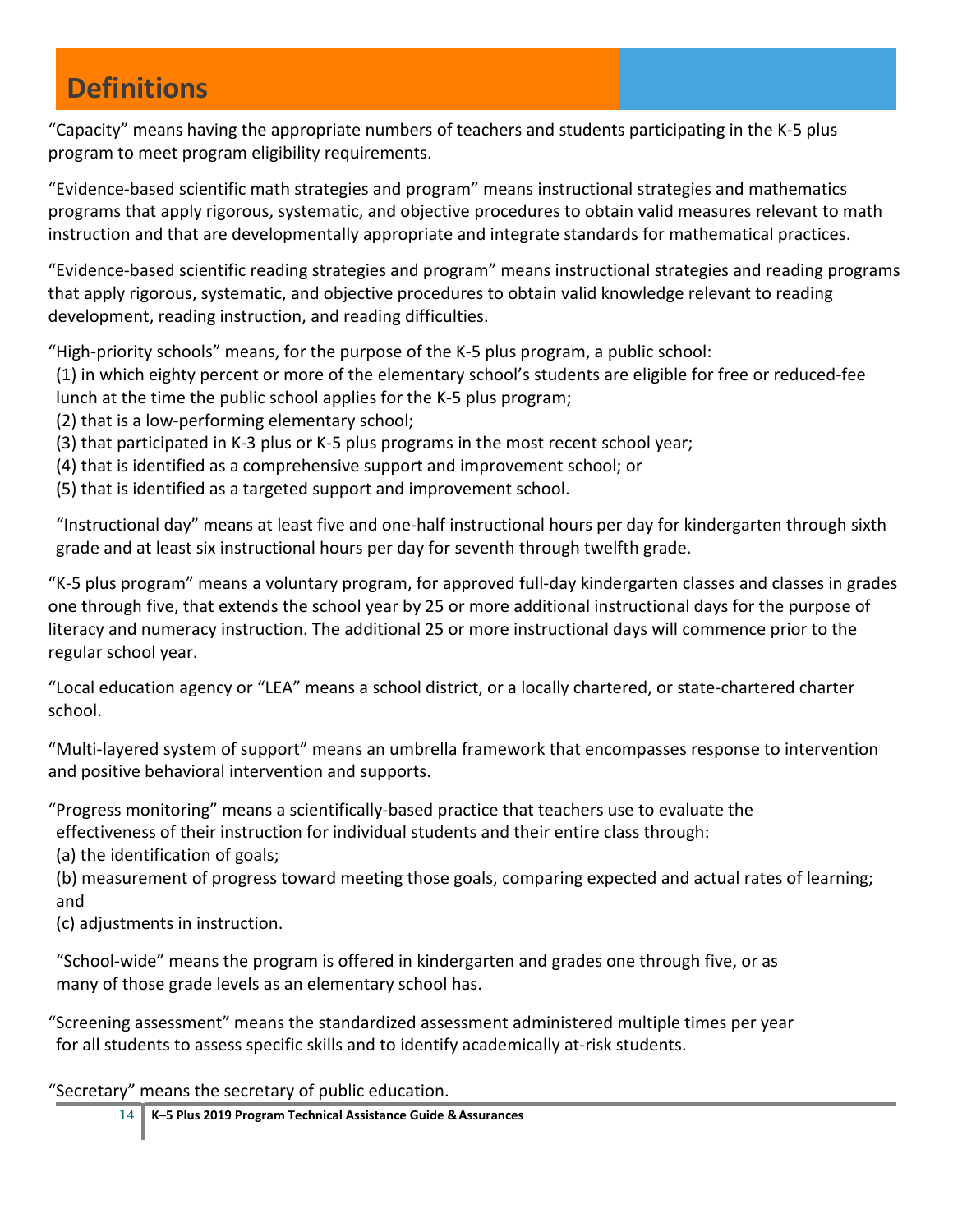## **K–5 Plus Timeline**

| <b>Month</b>    | K-5 plus (PED)                                                                                                                                                                                                                                                                             | <b>District</b>                                                                                                                                                                                                                                             | <b>School</b>                                                                                                                                                                                                                       |
|-----------------|--------------------------------------------------------------------------------------------------------------------------------------------------------------------------------------------------------------------------------------------------------------------------------------------|-------------------------------------------------------------------------------------------------------------------------------------------------------------------------------------------------------------------------------------------------------------|-------------------------------------------------------------------------------------------------------------------------------------------------------------------------------------------------------------------------------------|
| <b>January</b>  | • Determine eligible schools<br>based on 80%+ of students<br>eligible for free or reduced-fee<br>lunch and a D or F grade.                                                                                                                                                                 |                                                                                                                                                                                                                                                             |                                                                                                                                                                                                                                     |
| <b>February</b> | $\bullet$ No later than $2/1/19$ ,<br>application forms will be<br>made accessible to districts<br>and charter schools.<br>published on PED website.<br>• Dates for webinars for technical<br>assistance on application.<br>(Webinars will be recorded and<br>posted on K-5 plus website.) | • Complete the application with<br>budget worksheets.<br>• Attend regional meeting.<br>• Begin recruitment of teachers and<br>students.                                                                                                                     | • Begin recruiting students: PreK<br>going to kindergarten through 4th<br>grade going into 5th grade.<br>• Begin recruiting teachers who<br>will continue with students<br>through school year 2019 -<br>2020.                      |
| <b>March</b>    |                                                                                                                                                                                                                                                                                            | $\bullet$ No later than 4:00 PM on 3/15/19,<br>applications and signed district and<br>school administration assurance<br>pages are received by the PED. For<br>summer 2019 program, the<br>secretary of education has<br>extended the deadline to 4/15/19. | • Continue recruitment.                                                                                                                                                                                                             |
| <b>April</b>    | $\bullet$ No later than $4/15/19$ , notify<br>districts and charter schools of<br>the initial award, based on<br>number of students in<br>application and planning day<br>cost projection. (Moved to<br>5/16/19 due to extension of<br>deadline.)                                          | • Professional learning opportunities.                                                                                                                                                                                                                      | • Continue planning of<br>K-5 Plus using the state-approved<br>curriculum.                                                                                                                                                          |
| <b>May</b>      |                                                                                                                                                                                                                                                                                            |                                                                                                                                                                                                                                                             | • Analysis of student EOY<br>Istation/ISIP data to help drive<br>planning of extra 25 days of<br>instruction<br>• Follow through with students<br>projected to be enrolled in the<br>program through phone calls, or<br>notes home. |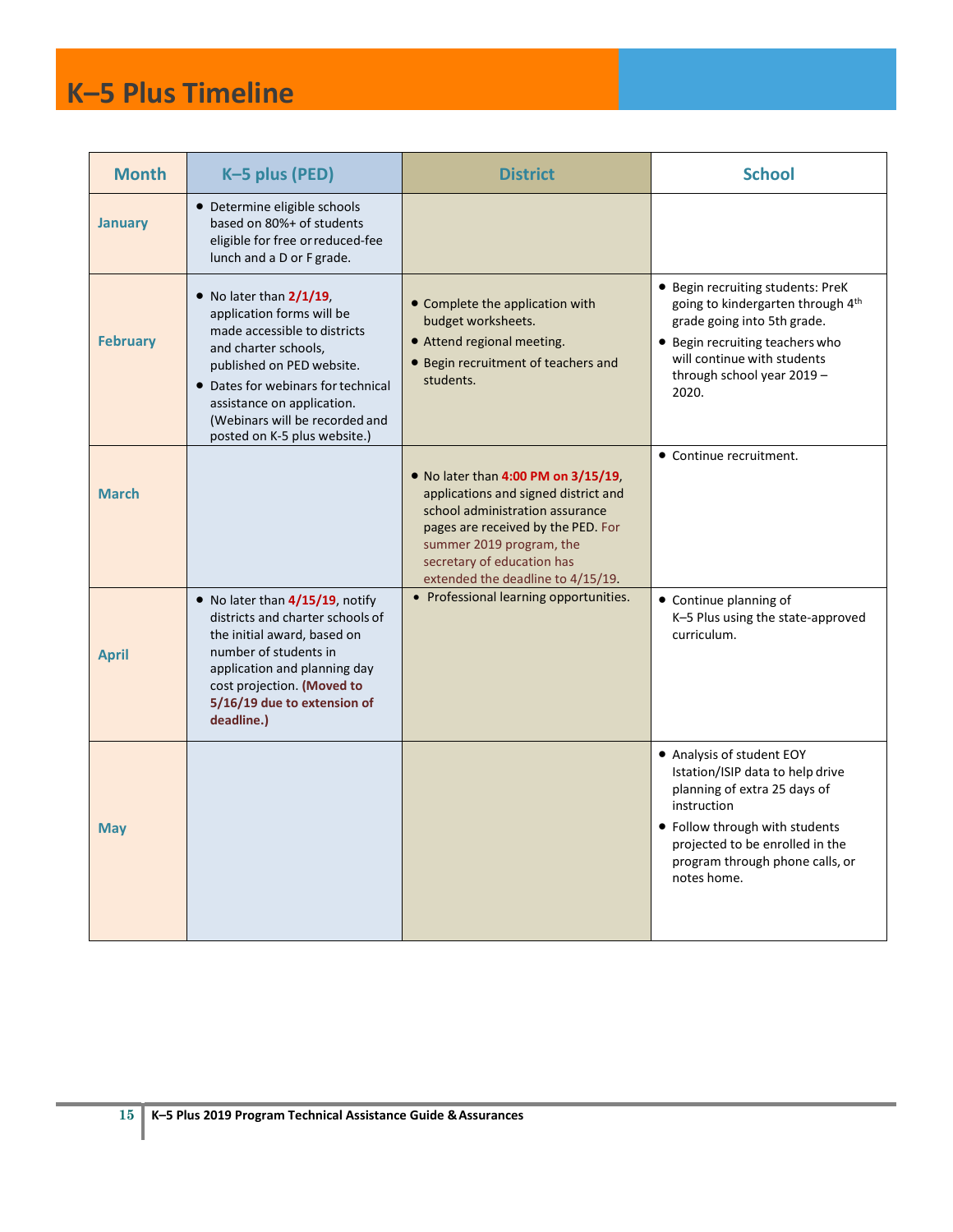| <b>Month</b>  | K-5 plus (PED)                                                                                         | <b>District</b>                                                                                                                                                                                                                                                                                                                                                                                                                         | <b>School</b>                                                                                                                                                                                                                                                                                                                                                                                                                                      |
|---------------|--------------------------------------------------------------------------------------------------------|-----------------------------------------------------------------------------------------------------------------------------------------------------------------------------------------------------------------------------------------------------------------------------------------------------------------------------------------------------------------------------------------------------------------------------------------|----------------------------------------------------------------------------------------------------------------------------------------------------------------------------------------------------------------------------------------------------------------------------------------------------------------------------------------------------------------------------------------------------------------------------------------------------|
| June          | <b>• June 2019</b> (FY19) funds<br>fully expended<br>• Site visits                                     | • Review guidelines with sites.<br>• Weekly enrollment and attendance will be<br>tracked by the site administrator and K-5<br>Plus coordinator.<br>• Remind sites that attendance and<br>enrollment on July 17 <sup>th</sup> will influence the<br>final amount awarded.<br>• June 2019 (FY19) funds fully expended by<br>June 30                                                                                                       | • School preparation and planning day<br>• Review guidelines and outcomes with<br>staff.<br>• Plan out the 25 days, based on data<br>from students' available EOY<br>assessments<br>• Create a plan and implement how to<br>communicate with families weekly and<br>include students' progress.<br>· Take attendance daily.<br>. Weekly enrollment and attendance to<br>be tracked by the site administrator<br>and K-5 plus coordinator.          |
| July          | • Site visits                                                                                          | • 7/8/19 Last day to submit a request for<br>reimbursement (RFR) for FY19.<br>• Complete survey and analysis of<br>Istation/ISIP data to report how the<br>program offered and promoted student<br>enrollment, growth and best practices.<br>What is your evidence?<br>• K-5 Plus coordinator submits preparation<br>and planning agendas and sign-in sheets<br>to KthreeP.literacy@state.nm.us no later<br>than day 18 of the program. | • Communicate with families weekly,<br>include students' progress.<br>• Take attendance daily.<br>• Weekly enrollment and attendance to<br>be tracked by the site administrator<br>and K-5 plus coordinator<br>• On the last day of the program, as a<br>team, complete survey and analysis of<br>Istation/ISIP data to report how the<br>program offered and promoted student<br>enrollment, growth and best practices.<br>What is your evidence? |
| <b>August</b> |                                                                                                        | • District testing coordinator generates all<br>ISTATION assessment reports before the<br>beginning of the regular school year.<br>(Needed for reflection analysis)<br>• District K-5 Plus coordinator submits 2019<br>summer Reflection/Feedback forms.<br>• 8/30-9/30/19 Districts have 10<br>business days for submission of<br>templates.                                                                                           |                                                                                                                                                                                                                                                                                                                                                                                                                                                    |
| <b>Sept</b>   | • STARS data reviewed                                                                                  | <b>District K-5 plus coordinator works closely</b><br>with STARS coordinator to verify all reports.                                                                                                                                                                                                                                                                                                                                     |                                                                                                                                                                                                                                                                                                                                                                                                                                                    |
| Oct           | • Notify districts and charter<br>schools of final award,<br>based on attendance<br>reported in STARS. |                                                                                                                                                                                                                                                                                                                                                                                                                                         |                                                                                                                                                                                                                                                                                                                                                                                                                                                    |
| <b>Nov</b>    | • Notify districts and charter<br>schools of final award,<br>based on attendance<br>reported in STARS. |                                                                                                                                                                                                                                                                                                                                                                                                                                         |                                                                                                                                                                                                                                                                                                                                                                                                                                                    |
| <b>Dec</b>    |                                                                                                        |                                                                                                                                                                                                                                                                                                                                                                                                                                         |                                                                                                                                                                                                                                                                                                                                                                                                                                                    |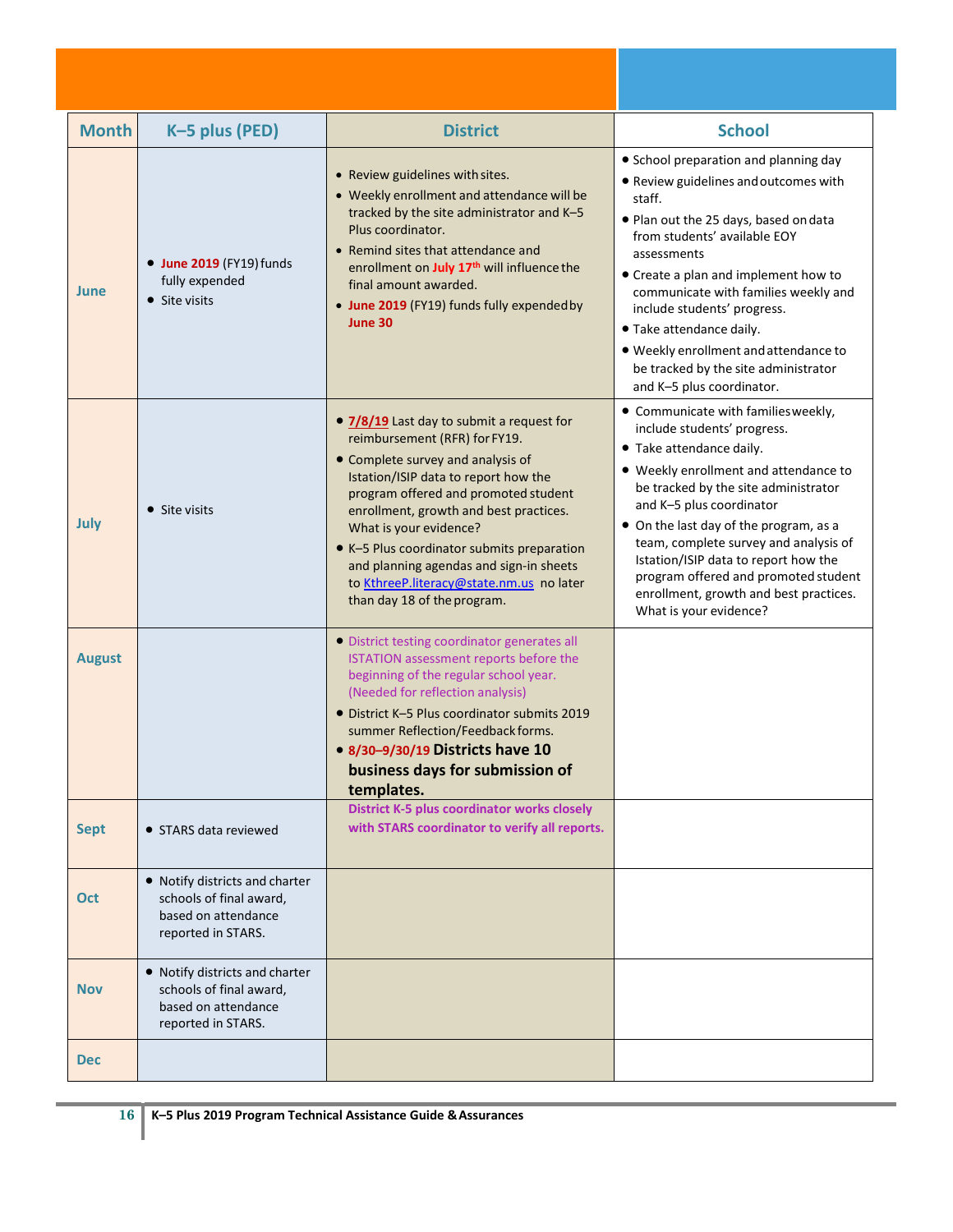| <b>EARLY CHILDHOOD AND LITERACY BUREAU STAFF</b> |                      |              |                             |  |
|--------------------------------------------------|----------------------|--------------|-----------------------------|--|
| <b>Director of Literacy Bureau</b>               | Severo Martinez      | 505-827-6567 | Severo.Martinez@state.nm.us |  |
| <b>K-5 Plus Coordinator</b>                      | <b>Birgit Maurer</b> | 505-827-6534 | Birgit.Maurer@state.nm.us   |  |
| K-5 Plus Coordinator                             | Jared Vigil          | 505-827-6578 | Jared.Vigil@state.nm.us     |  |
|                                                  |                      |              |                             |  |

| <b>OTHER PED BUREAU RESOURCES</b>                                                  |              |              |                          |  |  |
|------------------------------------------------------------------------------------|--------------|--------------|--------------------------|--|--|
| Alecia.Moll@state.nm.us<br><b>STARS Coordinator</b><br>Alecia Moll<br>505-827-6502 |              |              |                          |  |  |
| <b>Bureau Chief Fiscal Grants</b><br>Management                                    | Susan Lucero | 505-827-3848 | Susan.Lucero@state.nm.us |  |  |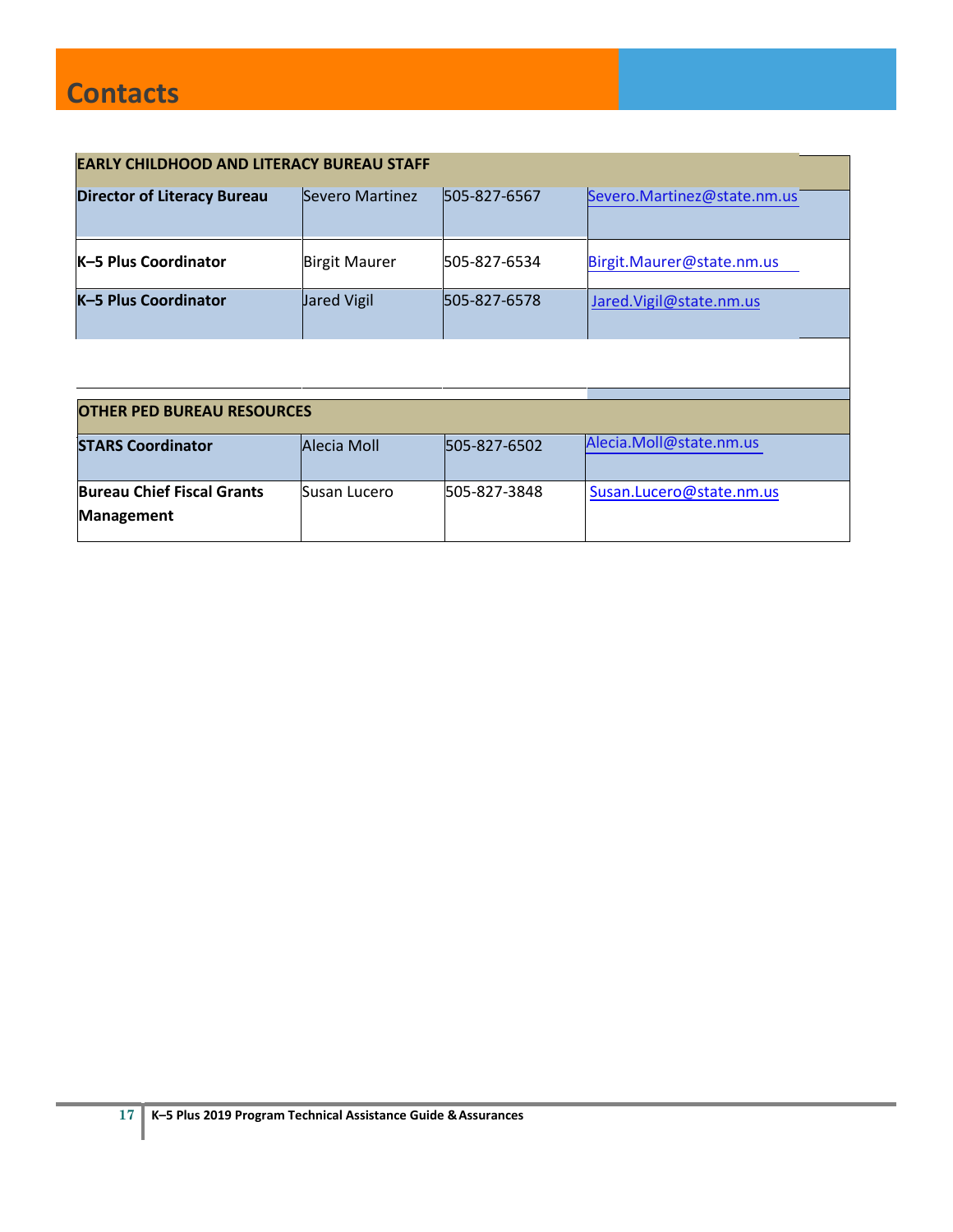## **K-5 Plus STARS templates**

| eScholar Domain            | eScholar Template                | <b>K5Plus</b>           |
|----------------------------|----------------------------------|-------------------------|
| Attendance                 | <b>Student Daily Attendance</b>  | $\mathsf{X}$            |
| <b>Courses and Grades</b>  | Course                           | $\mathsf{X}$            |
| <b>Courses and Grades</b>  | Course Instructor                | $\mathsf{X}$            |
| <b>Courses and Grades</b>  | <b>Student Course Enrollment</b> | $\mathsf{X}$            |
| <b>Groups and Programs</b> | <b>Programs Fact</b>             | $\mathsf{X}$            |
| <b>Staff</b>               | <b>Staff</b>                     | $\mathsf{X}$            |
| <b>Staff</b>               | <b>Staff Snapshot</b>            | $\overline{\mathsf{X}}$ |
| Student                    | Student                          | $\mathsf{X}$            |
| Student                    | <b>Student Snapshot</b>          | $\mathsf{X}$            |
| Transportation             | <b>District Fact</b>             | $\mathsf{X}$            |
| Transportation             | <b>Vehicle Mileage</b>           | $\mathsf{X}$            |
| Transportation             | <b>Vehicle Snapshot</b>          | $\mathsf{X}$            |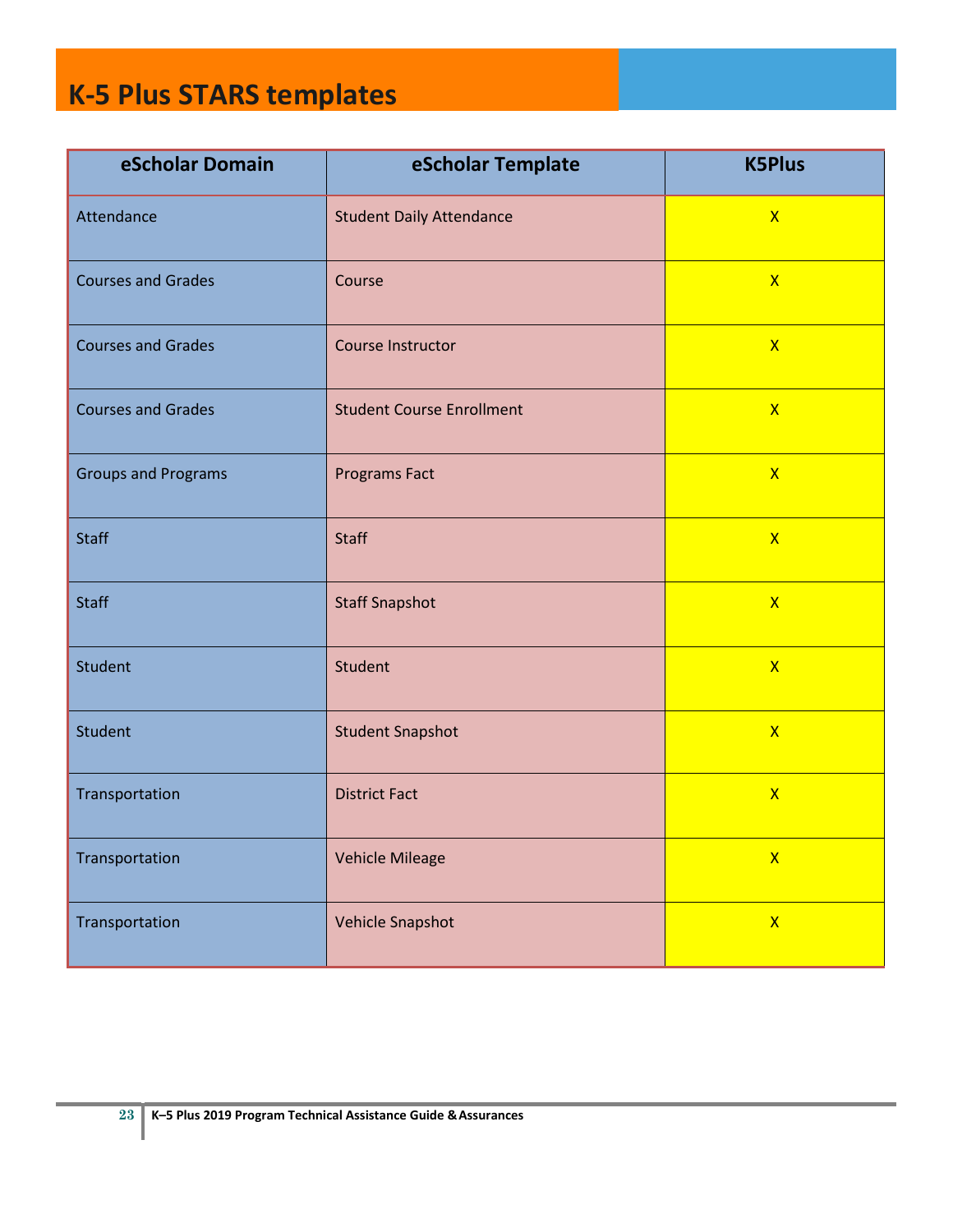## **Resources**

| <b>Assessments</b>                                                       | <b>Description</b>                                                                                                                                                                                                                                                                                                                                                                                                                                                                                                             | Link                                                                             |
|--------------------------------------------------------------------------|--------------------------------------------------------------------------------------------------------------------------------------------------------------------------------------------------------------------------------------------------------------------------------------------------------------------------------------------------------------------------------------------------------------------------------------------------------------------------------------------------------------------------------|----------------------------------------------------------------------------------|
| <b>US Department of</b><br><b>Education, Early</b><br>Literacy           | This site is designed to provide educators, administrators,<br>policymakers, and community stakeholders with basic<br>information about the importance of effective reading<br>instruction in the early grades and focuses on the steps<br>schools might take to ensure that kindergarten and first-<br>grade students receive the supports they need to read on<br>grade level by third grade. This site showcases the tools and<br>resources to improve reading instruction.                                                 | http://www2.ed.gov/about/inits/ed/ea<br>rlyliteracy/tools.html                   |
| <b>Literacy and Early</b><br><b>Childhood Education</b><br><b>Bureau</b> | This website provides information on the K-3 Plus program<br>as well as the PED PreK and Reads to Lead programs.                                                                                                                                                                                                                                                                                                                                                                                                               | https://webnew.ped.state.nm.us/burea<br>us/literacy-humanities-early-childhood/  |
| <b>New Mexico Common</b><br><b>Core State Standards</b><br>(NM CCSS)     | This website functions as the online clearinghouse of<br>information for students, parents, teachers and<br>administrators regarding the NM CCSS and provides<br>professional development, access to statewide<br>communications, and links to other resources.                                                                                                                                                                                                                                                                | http://www.newmexicocommoncore.org                                               |
| <b>Istation Indicator of</b><br>Progress (ISIP)                          | Istation assesses each student's skill level and automatically<br>assigns and delivers appropriate curriculum tailored to his<br>or her individual abilities. Reporting tools available through<br>the program inform teachers and parents when an<br>intervention is needed and confirm that the student is on<br>the right path. With free 24-7 access to this online adaptive<br>program, teachers, students, and parents are equipped<br>with the necessary tools to build confidence and work<br>toward academic success. | http://www.istation.com/newmexico                                                |
| <b>New Mexico</b><br>Kindergarten<br><b>Observation Tool (KOT)</b>       | As part of its comprehensive plan to ensure that all New<br>Mexico students have the opportunity to succeed in school,<br>the PED has developed an observation- based assessment<br>tool that is used as children enter kindergarten                                                                                                                                                                                                                                                                                           | https://ecot.ped.state.nm.us/logon.aspx                                          |
| <b>Literacy New Mexico</b>                                               | Provides literacy resources for teachers, parents, and<br>administrators; includes professional development<br>modules.                                                                                                                                                                                                                                                                                                                                                                                                        | http://literacynewmexico.org/                                                    |
| <b>NAEYC for Families:</b><br><b>Reading and Writing</b>                 | NAEYC for Families is a website operated by the<br>National Association for the Education of Young<br>Children. The Reading and Writing page offers<br>resources and tips to support language and literacy<br>development in children, birth to age eight.                                                                                                                                                                                                                                                                     | http://families.naeyc.org/learning-<br>and-development/reading-writing-<br>view/ |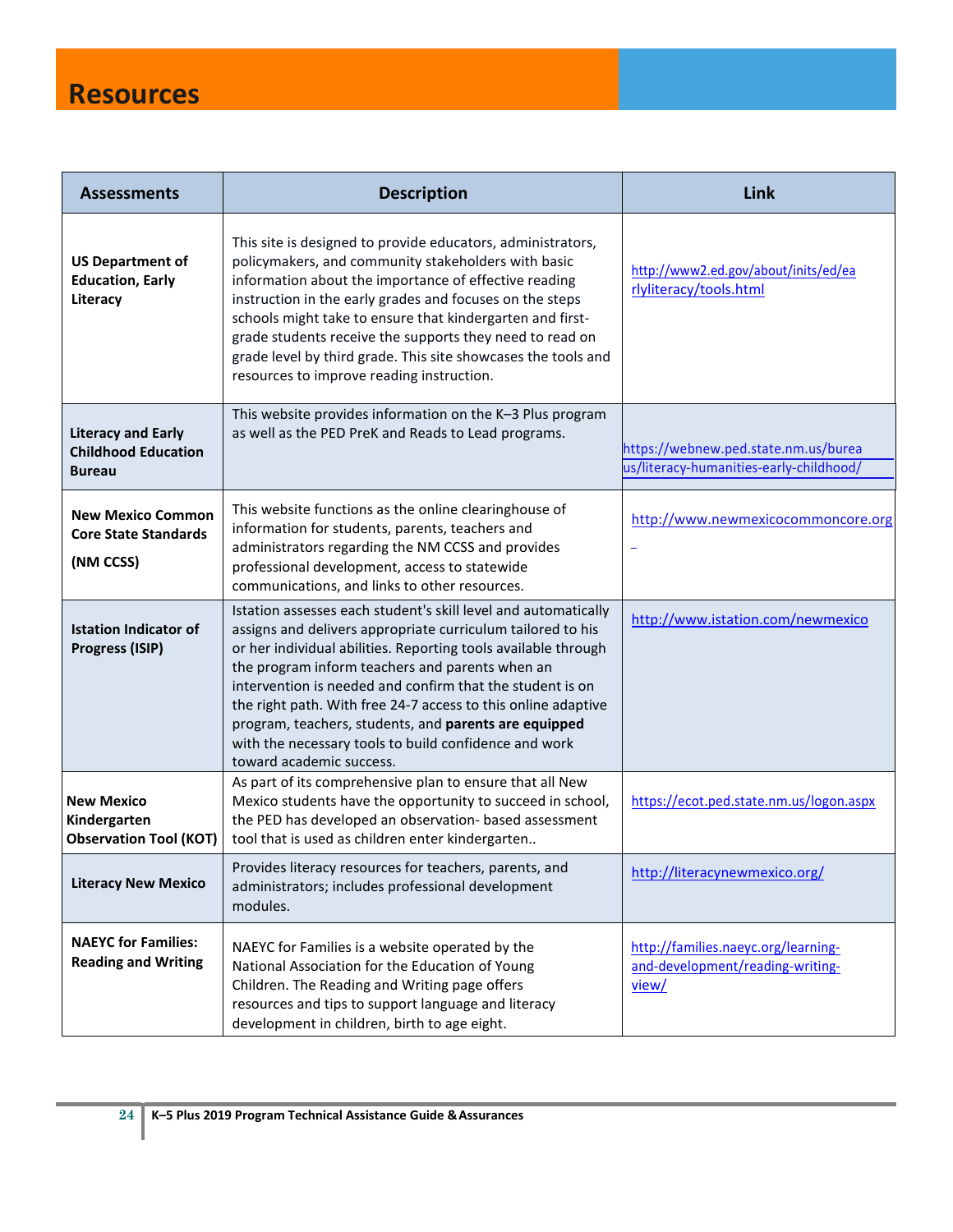| <b>Tools</b>           | <b>Description</b>                                                                                                                                                                                                                                                                                                                                                              | Link/Resources                  |
|------------------------|---------------------------------------------------------------------------------------------------------------------------------------------------------------------------------------------------------------------------------------------------------------------------------------------------------------------------------------------------------------------------------|---------------------------------|
| <b>ReadWorks</b>       | The nonprofit ReadWorks provides K-12 teachers with<br>what to teach and how to teach it-online, for free, to be<br>shared broadly. The website boasts the largest, highest-<br>quality library of curated nonfiction and literary articles in<br>the country, along with reading comprehension and<br>vocabulary lessons, formative assessments, and<br>teacher guidance.      | http://www.readworks.org/       |
| <b>Reading Rockets</b> | Reading Rockets is a national multimedia project that<br>offers a wealth of research-based reading strategies,<br>lessons, and activities designed to help young children<br>learn how to read and read better. Our reading resources<br>assist parents, teachers, and other educators in helping<br>struggling readers build fluency, vocabulary, and<br>comprehension skills. | http://www.readingrockets.org/  |
| Colorín Colorado       | Colorín Colorado is a national multimedia project that<br>offers a wealth of bilingual, research-based<br>information, activities, and advice for educators and<br>families of English language learners (ELLs).                                                                                                                                                                | http://www.colorincolorado.org/ |
| Read, Write, Think     | A website of the National Council of Teachers of<br>English features literacy resources and professional<br>development for teachers and parents of children<br>K-12, including videos of best practices.                                                                                                                                                                       | http://www.readwritethink.org/  |